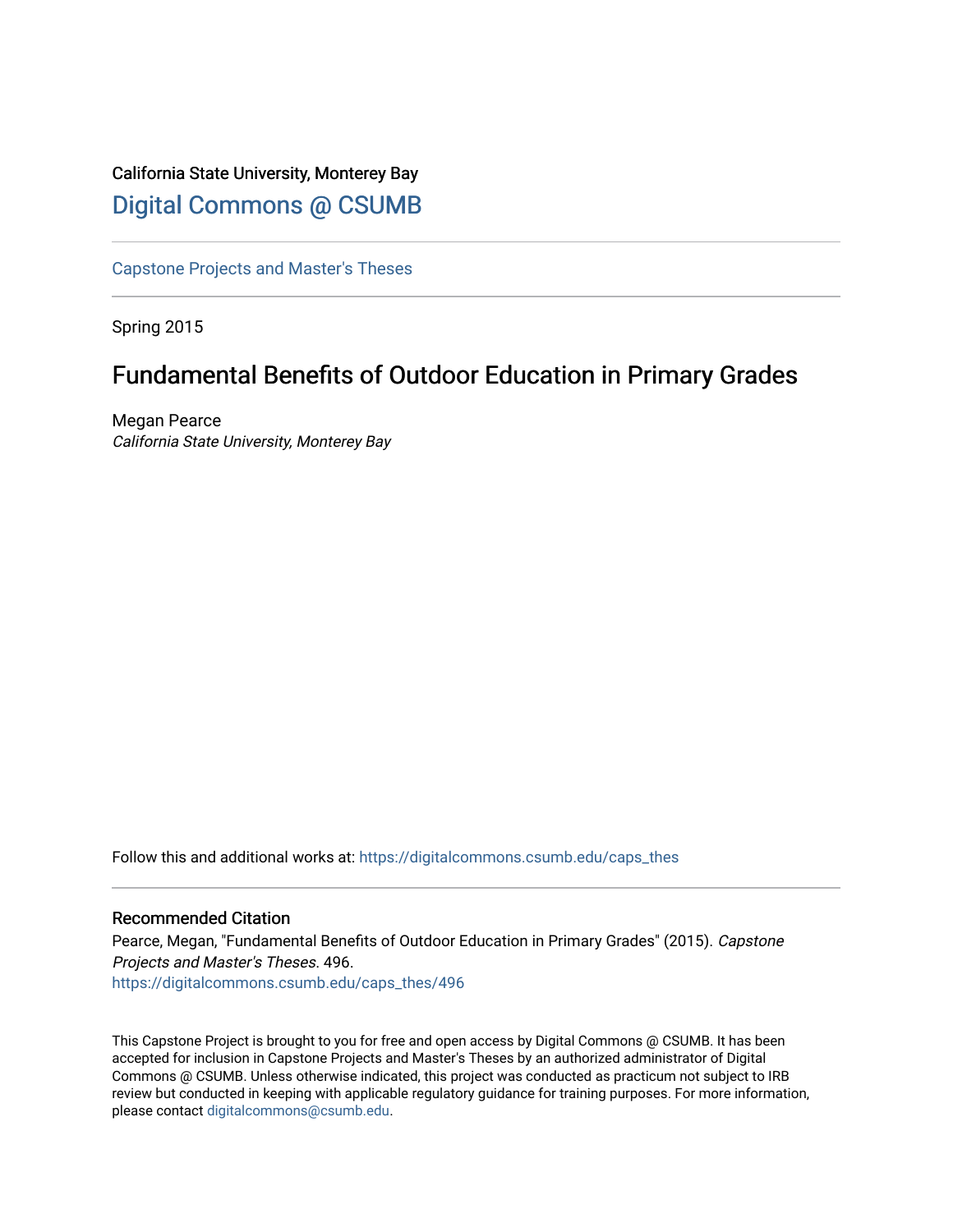Learning Through the Great Outdoors:

Fundamentals of Outdoor Education in Primary Grades

Megan Elizabeth Pearce

California State University Monterey Bay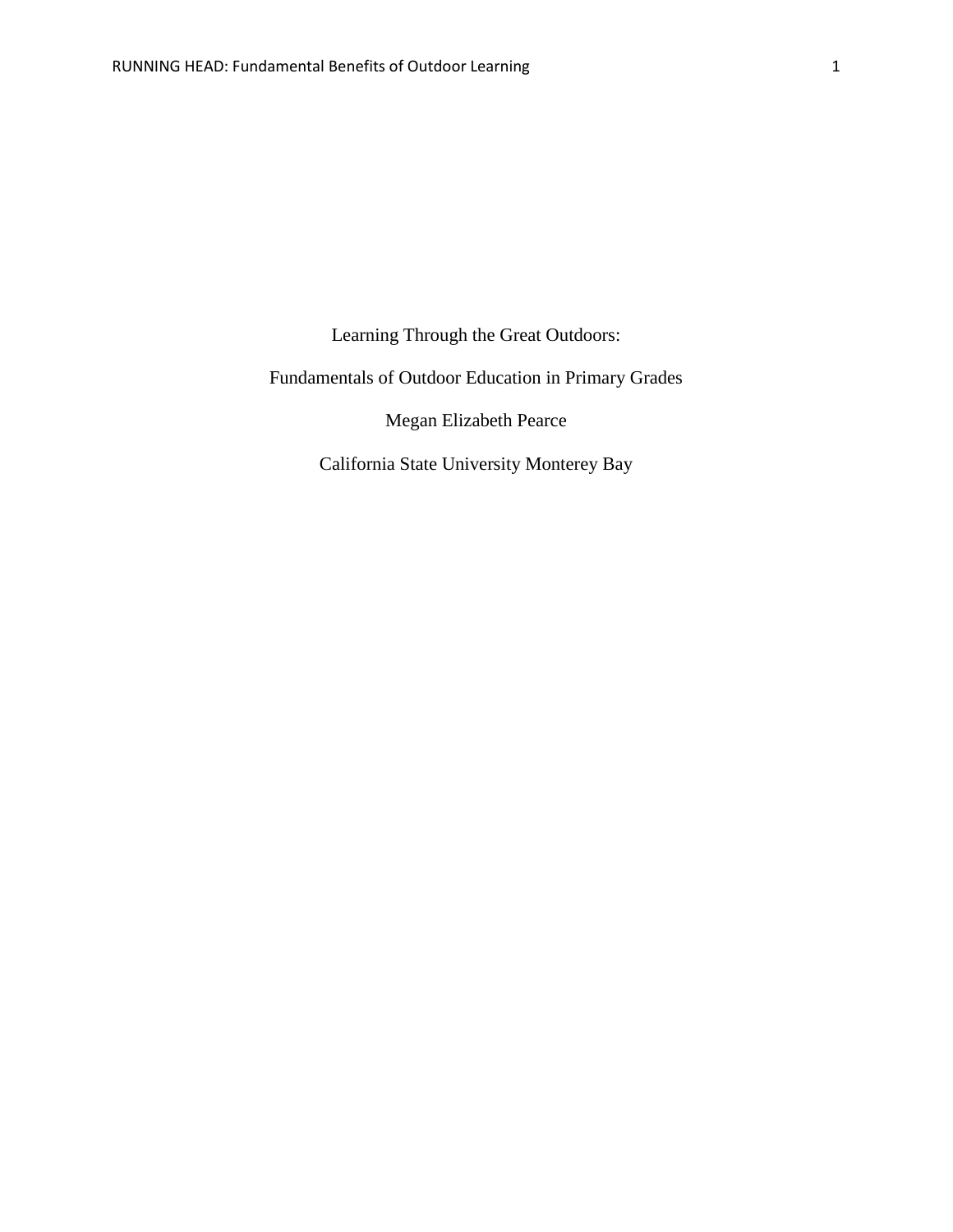## Abstract

Primary school children benefit from outdoor learning as it stimulates brain function and development. Unfortunately, outdoor learning is disappearing from elementary school curriculum, often due to school-wide and district budget cuts. Interviews with administration and teachers at a local elementary school revealed that educators believe field trips are beneficial for student learning even though budget cuts make them difficult to offer. Survey data collected from students before and after their participation in an outdoor lesson plan demonstrated improvements in student learning. An action project was implemented to provide improvements to lesson plans to incorporate outdoor learning. By raising money through class and/or school donations, the school budget can be used for other materials and students can still have memorable field trips to benefit their learning.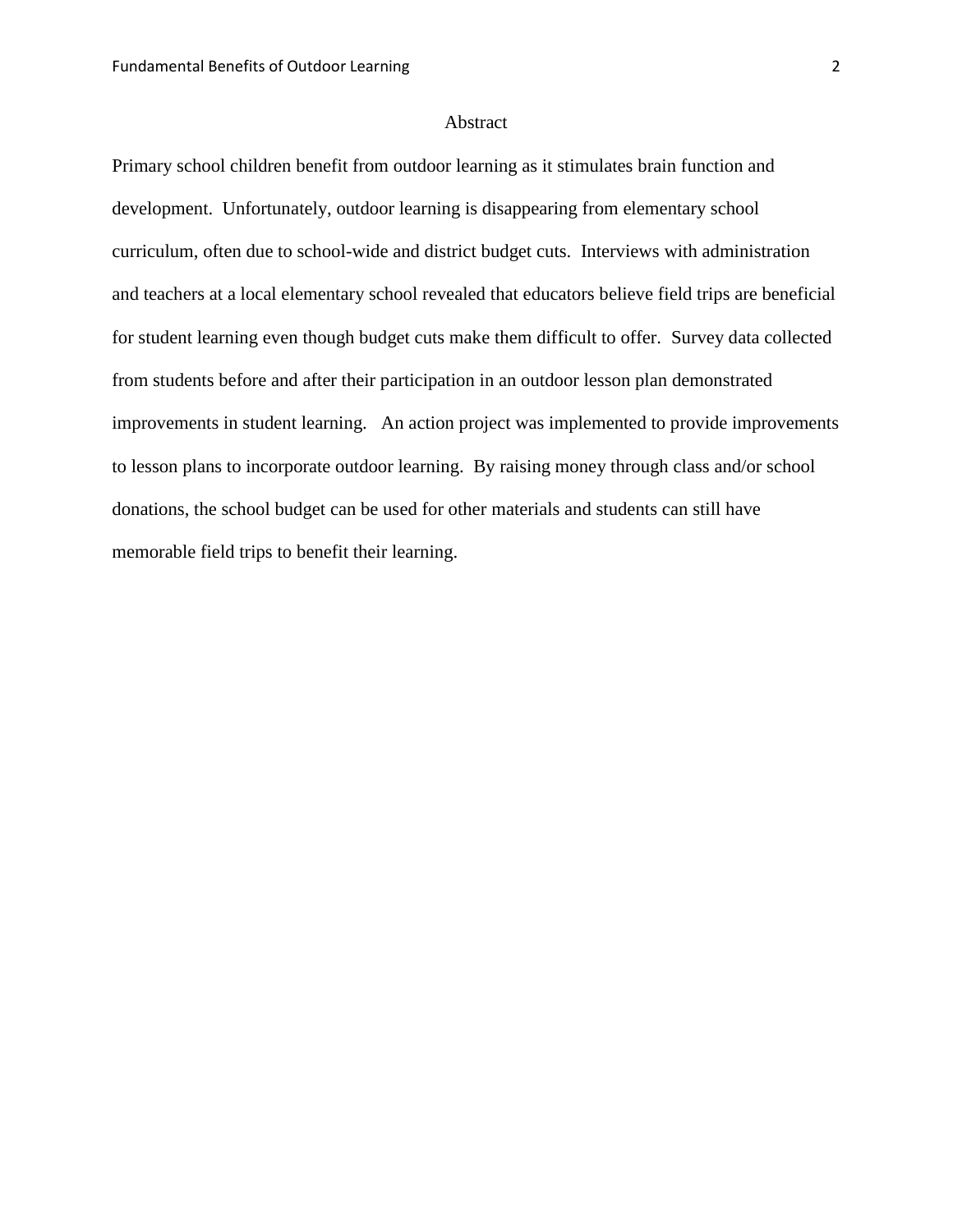#### Learning Through the Great Outdoors:

### Fundamentals of Outdoor Education in Primary Grades

Education and learning are omnipresent in children's' lives. Education takes place at the institutional level whether be it at a school setting or home school setting. Social skills begin to take shape with terms and main ideas taking the place for education in children's minds. Learning happens every day through social, hands on, and new experiences. Children will learn about themselves playing with others and through travel and adventure either close to school, close to home, or away from familiar surroundings. Sometimes even, learning cannot happen at the institutional level because a child might not yet understand the concept before the teacher delves deeper into cognitive understanding of that concept.

Field trips and daytime school outings are the best ways to reach all children to let them gain a deeper understanding of a certain educational topic being discussed at the institutional level at that time. I have worked at kids' camps for the past four years as well as four years at Disneyland Resort. I participated in the monthly holiday treats which included programs for kids at the resort. Watching first-hand what kids learn being outside is an experience I never want to stop being a part of.

I used to think education was the same all around. There were schools and they all learned the same thing at every grade level as I did at my primary school. I spent second grade learning multiplication and third grade learning long division. Learning to print was kindergarten and cursive was first grade for my learning. After transferring from a private school to a public school I was surprised at the level of the students of the grade I was transferring into.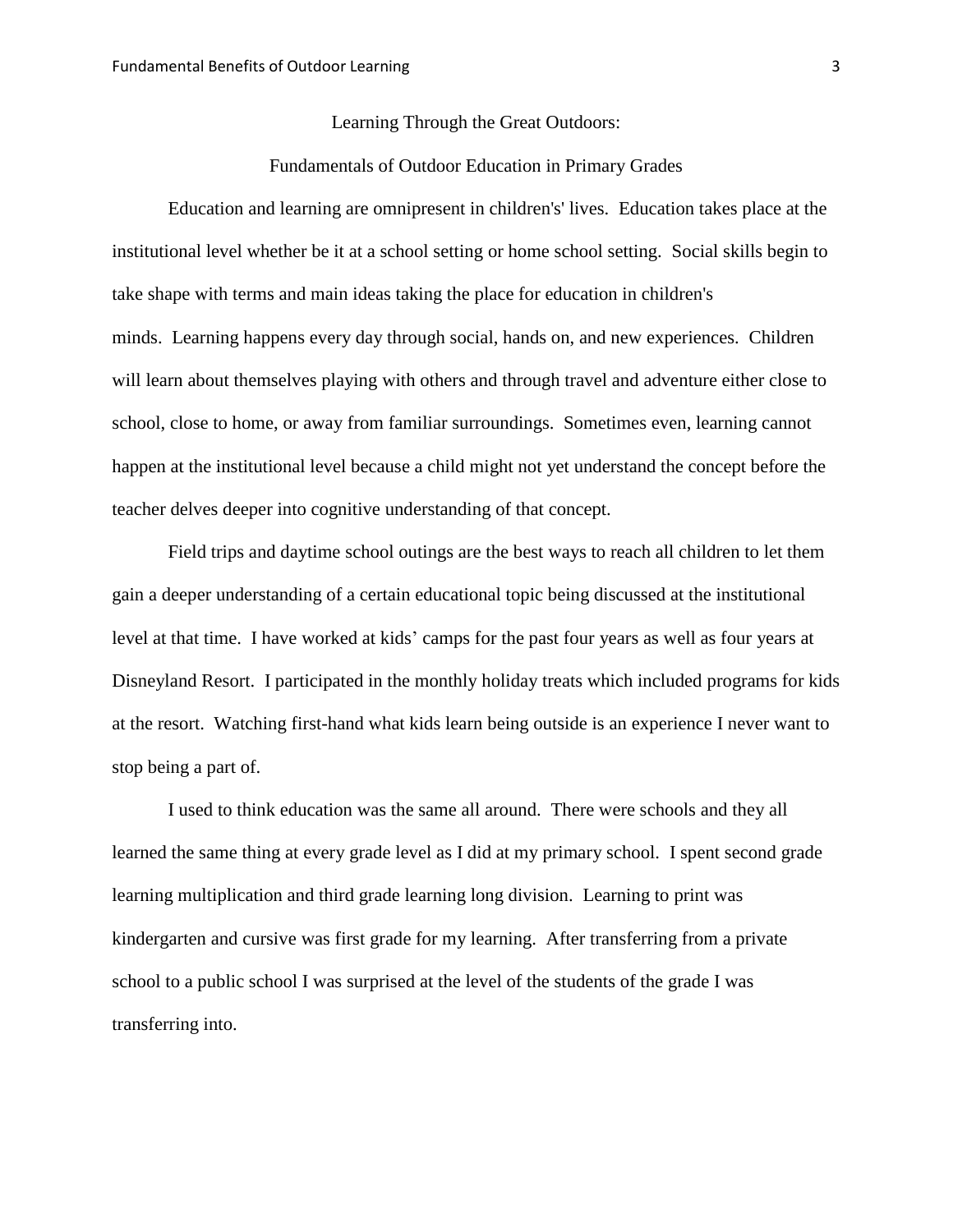The education of the public school was far behind where I had been in private school. I felt bored sitting in my fifth and sixth grade years of schooling because I already learned all the main ideas being taught. I understand now why it was that way. In my private school, the ratio of teacher to student was 1:14. Our classes were small and we could move on once everyone understood the topic much quicker. In public school the ratio is generally 1:29 depending on district. It makes it difficult to move at the quicker pace as some kids are still learning English and some just do not grasp the concepts as easily.

However, the best parts of public school I remember were the field trips. Every grade had a special trip they took every year. The third graders went to the discovery museum near Anaheim. The fourth graders went to a gold mine museum, while fifth grade went on to the Long Beach aquarium. Sixth grade had the most memorable trip. We were able to spend a week away from school at an outdoor science camp. These grade activities were not implemented at the private school I attended for the first six years; pre-k through fourth grade.

Through my experiences going on these field trips at public school, I have gained a yearning to make sure public schools have at least one field trip, or outing, for each grade levels. In many cases this is where children learn the most from their classmates and the material. Working at camps I see the educational difference a day can make for a child being away from the traditional classroom setting. Their eyes open up as everything around them is new. In almost most cases the same can be said for the whole class; they are all experiencing something new together. Not one classmate is "smarter than the other" on these day trips because they are all at the same level of vulnerability. It is at this particular level children will learn the most because they are not afraid of "embarrassing" themselves in front of their peers or teachers. Everyone is on the same learning field.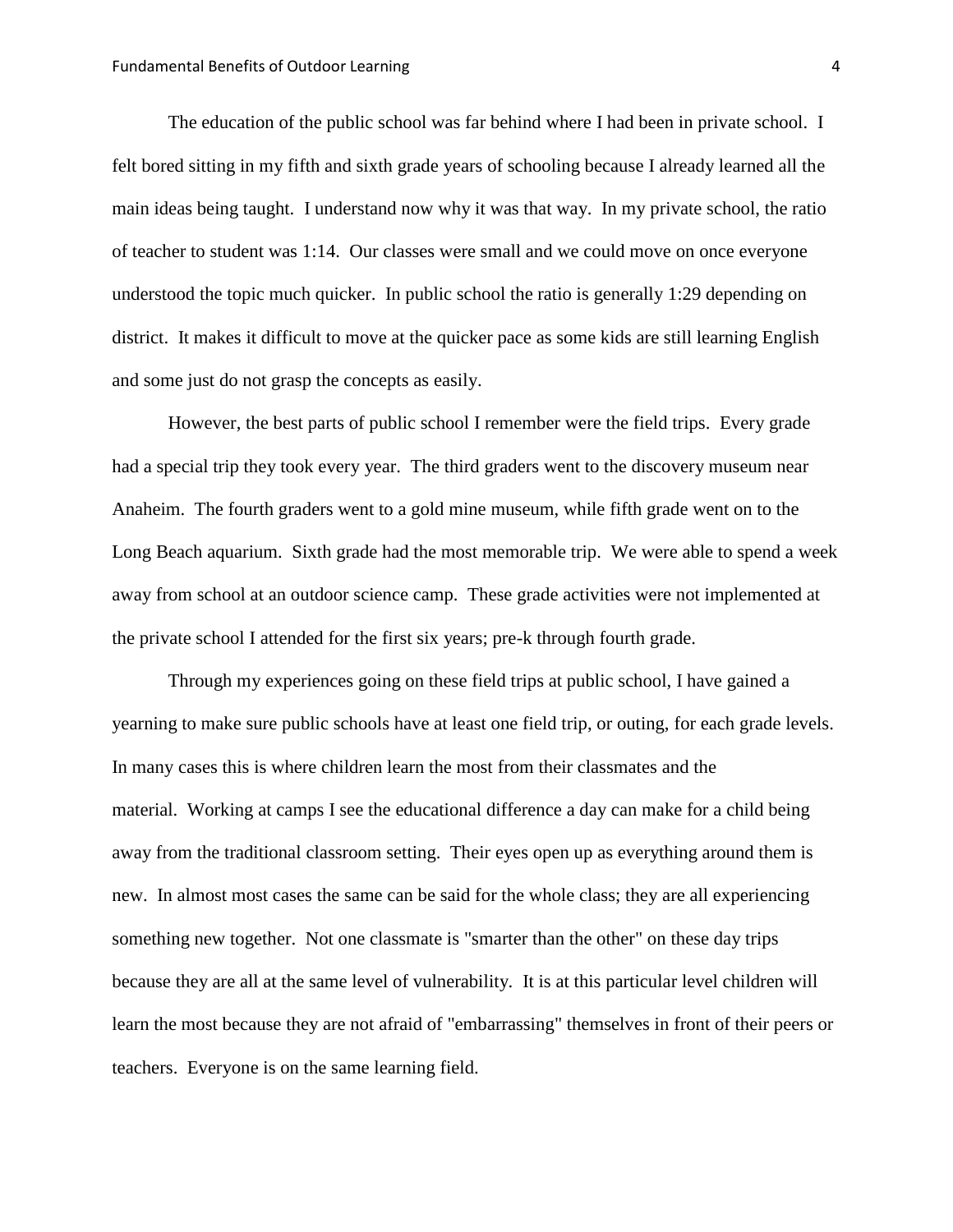Today there are many problems that arise from field trips happening at every grade level within the public school system, mainly due to the school budget. Field trips are being seen as unnecessary and frivolous. The money seems to be decreasing every year and with that everything deemed "non-educational" goes out the window as well. It is understandable in this area cutting the trips for certain grades out which include long distance bus travel since transportation is a large expense. However there are many ways around this issue such as individual classroom fundraisers or donations from the designated trip to see their facility for educational reasons.

The new Common Core learning standards involve a different pedagogical approach, heavily relating to a cognitive understanding of the material. Students are being educated more thoroughly with hopes of retaining information better and knowing the "why" behind the main ideas as they enter secondary education. They need to feel things and understand them before they can be taught about them at a cognitive level to understand the concepts. School field trips and outings at the primary level are a great way to start the learning that will lead to a better and longer education.

## **The Heart of the Issue**

As I mentioned before, school field trips are an important part of learning at the primary level. Seeing things they talked about in class makes it that much more real for them and creates excitement to learn more. In Monterey County alone budget cuts have caused P.E. classes to be cut almost completely throughout the district. As less and less money keeps being given to schools, more and more is cut. In many schools in Monterey County field trips are now being cut down to only one per grade. To many, this is no cause for alarm just yet because each grade goes on at least one trip a year. However, I noticed this was not true throughout all the schools.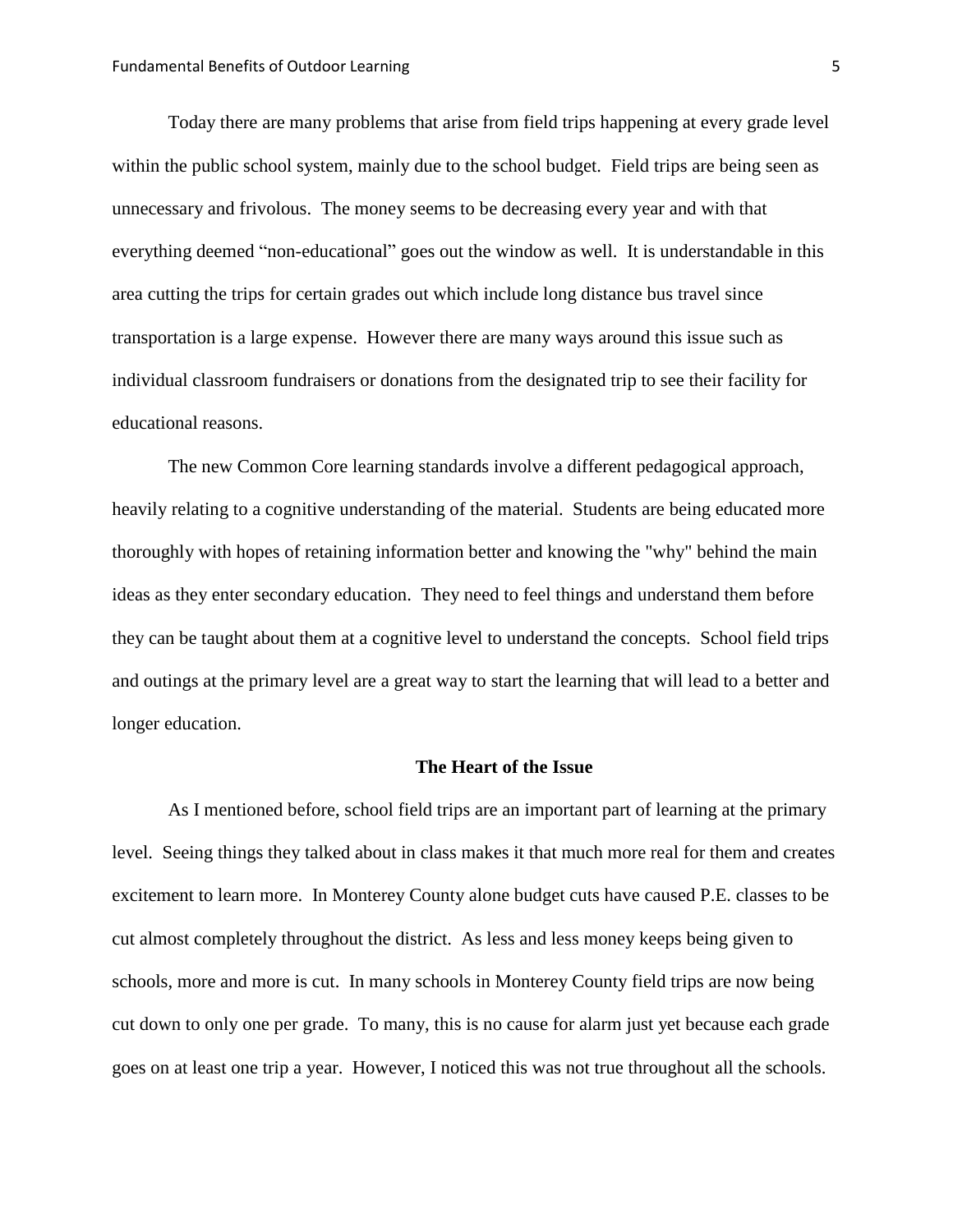One school in particular had one grade that did not go on a trip at all during the school year because of the steep budget cuts.

I came across this situation due to a service learning class I was enrolled in in the Fall 2014. I was in a class at California State University Monterey Bay entitled "Multicultural Literature". In this course we went into a local elementary level classroom and read to students different genres of books. It was this particular classroom as well as the other two classrooms in this grade I discovered did not go on any outdoor field trips or outings the whole year. The school cut it because of low funding.

#### **People Impacted**

The students are the first to feel the impact of field trips being cut. They see everything. They can see other grades go off for a day on a field trip and hear them talk about it for weeks later after they return on the playground during recess and lunch. I am sure they feel sad and angry they do not have a story to tell in return. The teachers can also be impacted by field trips being cut. For them, it was a day to be different. A day to watch the kids and facilitate learning in a different way. It created a way of teaching different than the everyday classroom style.

Administration within the school feels an impact. They do not want to cut trips down but the budget does not allow for them to not do so. They have to deal with complaints from parents and teachers which can be trying at times. At the district level however, they have the power to change the budget.

They can look at schools and should be able to see if a school is wasting money on supplies that are not needed or have left over money that be dispersed differently the next school year to help all grades have at least one trip.

#### **The Underlying Issue**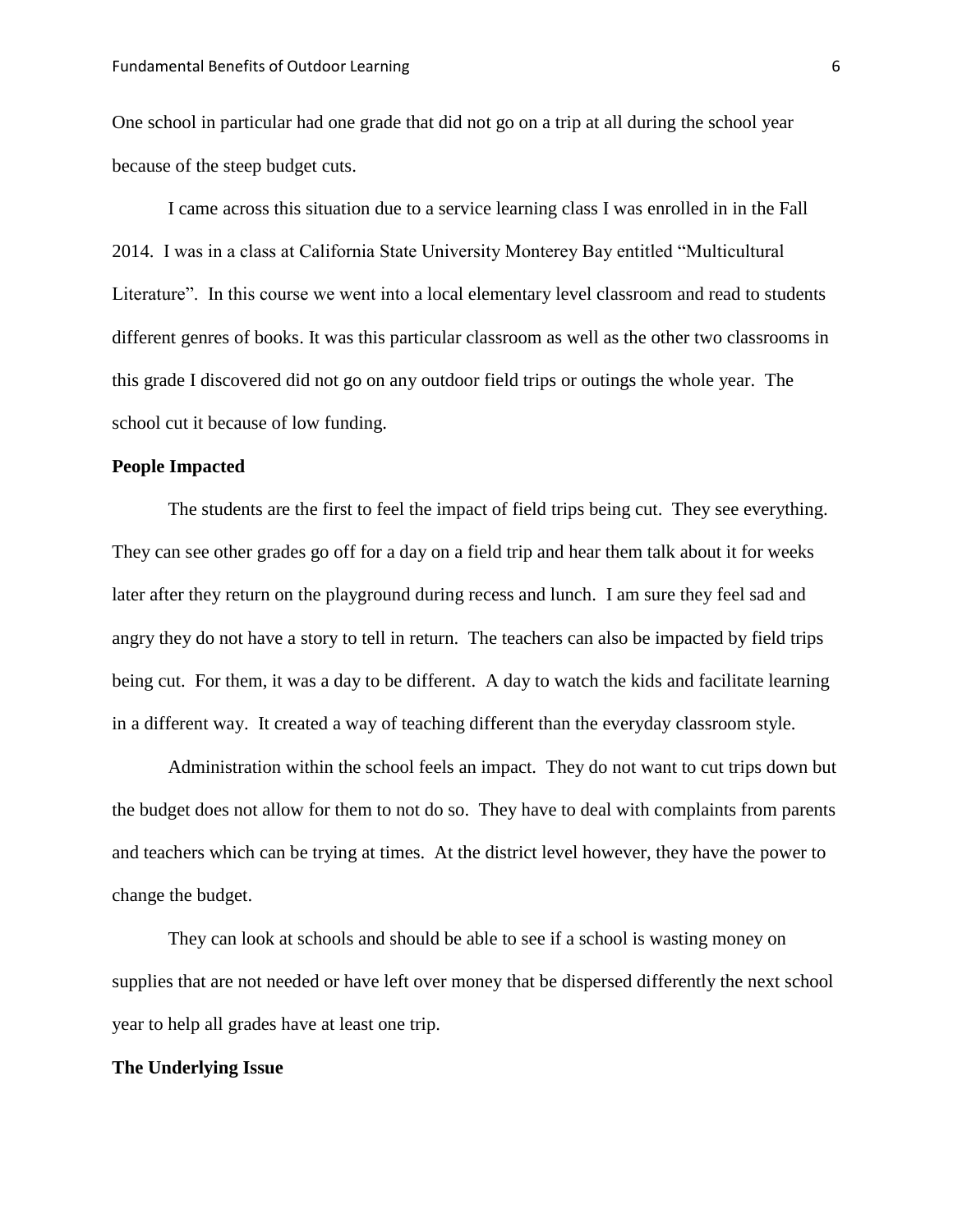Public schools throughout California today are under scrutiny by parents for teaching only to the test. Budget cuts outside of new technology for the classroom has led to indoor purely indoor learning. Teachers spend countless hours creating lesson plans that include test items with an attempt to squeeze extra information in, often to no avail. Children are read to by their teachers, but are they learning? Writer Loysen dives into Lev Vygotsky's Social Cultural Theory in a classroom by collecting data from the students which included the benefits of learning away from the test through hands-on experiments.

Sociocultural theory relates to ideas relating to society contributing to individual's cognitive development. Loysen states in accordance with Vgotsky,

*Every function in the child's cultural development appears twice: first, on the social level, and later on the individual level; fist between people and then inside the child. This applies to voluntary attention, to logical memory, and to the formation of concepts. All the higher functions originate as actual relationships between individuals.*

Loysen experimented with taking lessons in a classroom outside to see and better understand what this type of learning offers children. The data collected included daily observations, a reflective journal, audiotapes of interviews and stories, photographs of classroom, child focus groups, child and teacher charts, parent handbook and a re-visit to classroom. The information in the data came from reading to children aloud in a classroom and applying Vygotsky's theory inside and outside.

#### **Learning through Social Theory**

The idea behind Lev Vygotsky's social cultural theory is that learners are not passive recipients of information they encounter through writing or listening. Children in elementary school put their own knowledge together through interaction with the environment through social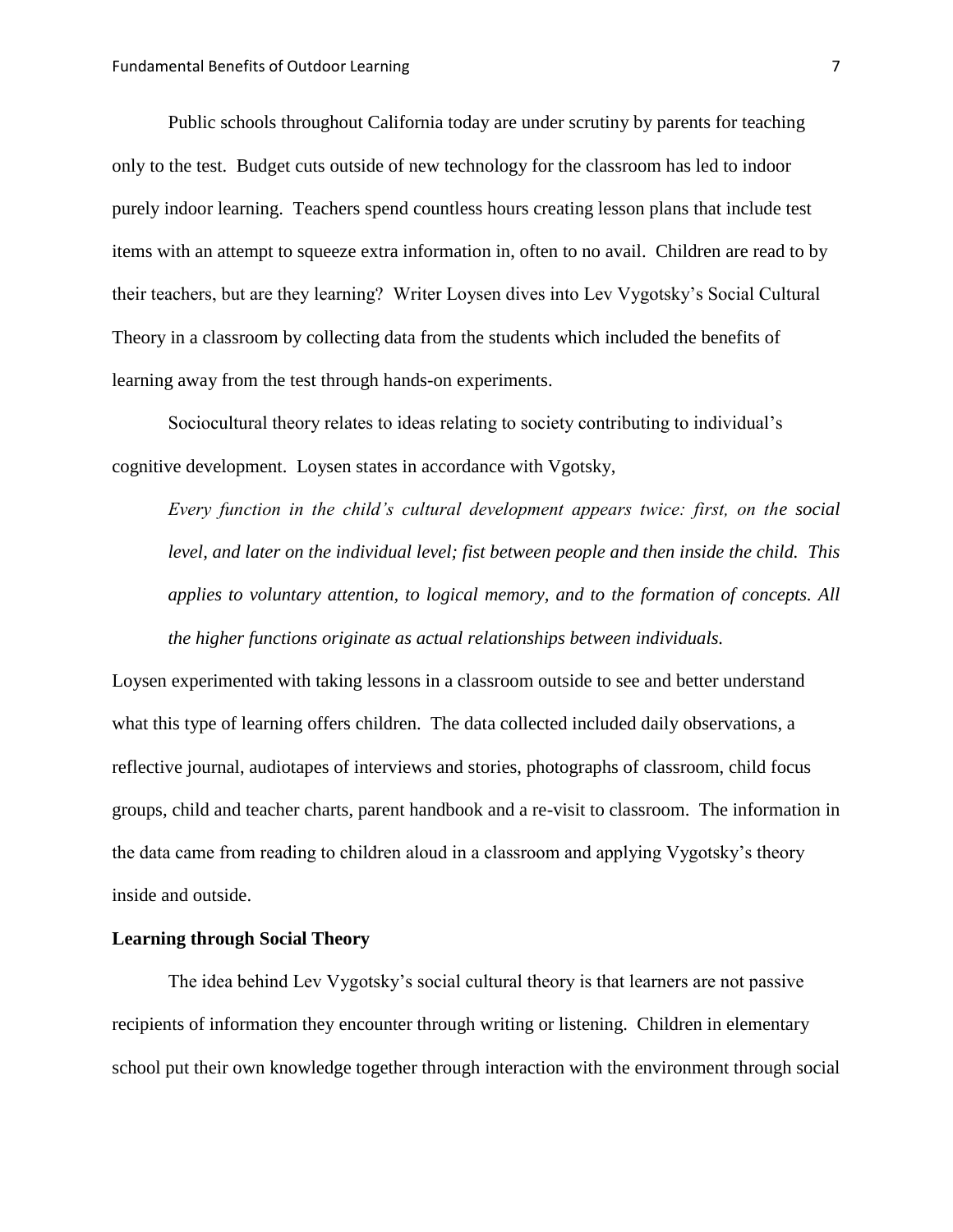experiences. Author and renowned psychologist Albert Bandura from Stanford University mentions,

*Social Learning is behavioral theory to demonstrate learning processes in natural settings. The importance of social agents as a source of patterns of behavior and learning continues to be essential ignored.* 

Bandura writes this article "Social learning through imitation" to exemplify ideas behind children's learning patterns. He offers ideas by using the social learning theory to teach children at the primary grade levels.

It is important for parents to have a sense of why it is important for learning to take place outdoor at least once a week. Fox (1995) wrote that

*Through research collected by observing young children's cognitive development during outdoor play, it was indicated that children learn best in an environment which allows them to explore, discover, and play.*

This ideal gives learners the room to make assumptions about the surrounding situation on their own and gives room for trial and error. Most children and parents practice this every day at home. A child may do something wrong and be put in timeout, in most cases that child will not do it again because it was wrong. Same goes for learning when trial and error is utilized. Fox (1995) discussed the relationship between play, outdoor learning, and cognitive development.

In almost all cases children are not going outside to learn something new, they are merely doing an activity or going on a trip with focus on a subject previously read about and discussed in the classroom. However, as Vygotsky (2009) reiterated throughout his writings,

*Play helps facilitate cognitive development as children practice what they already know while learning new things.*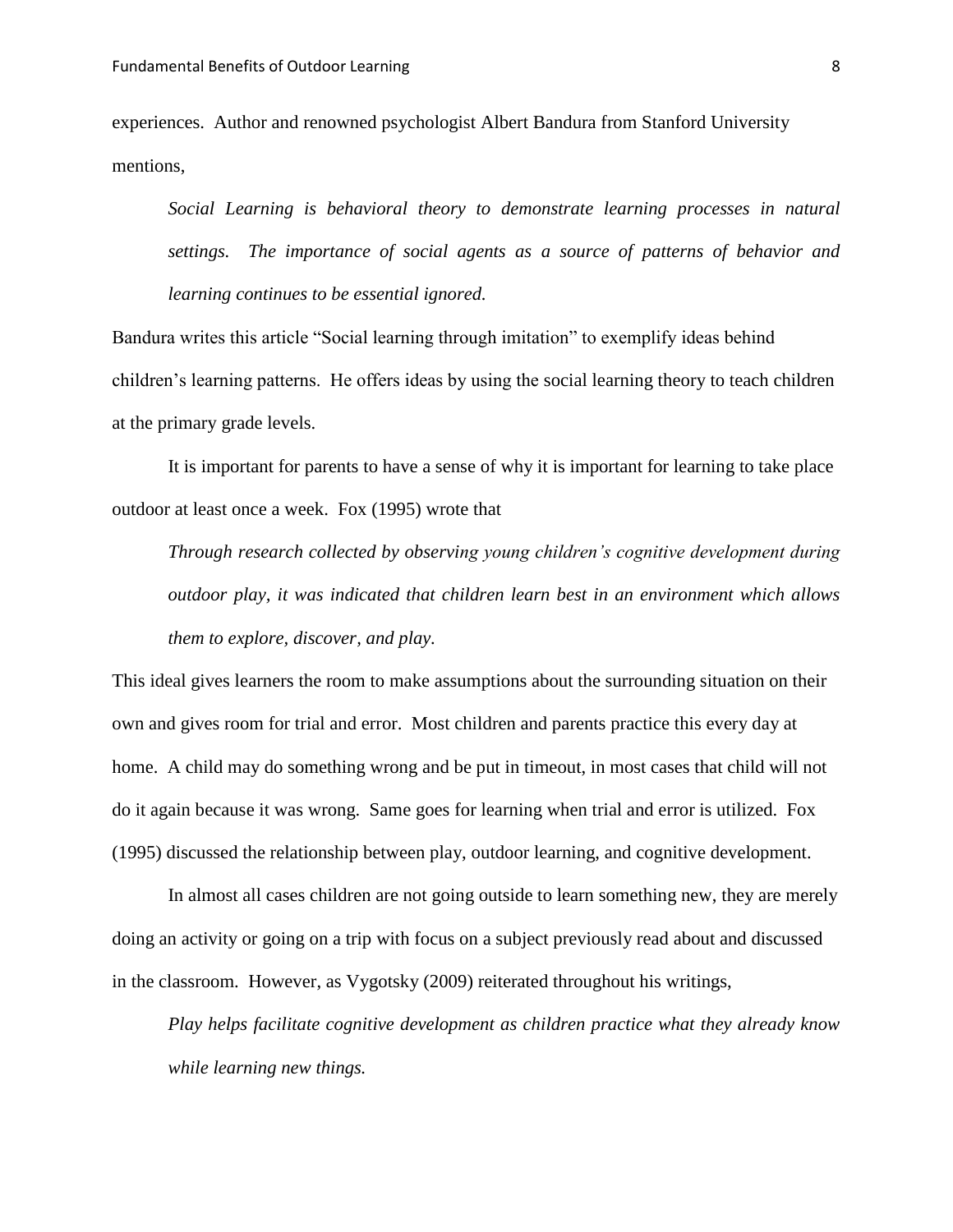## **Learning through Technology**

California state funding for public schools is being dispersed more and more towards new technologies for each classroom in elementary schools. Instead of "popcorn" reading and exercises which included class participation, now students just put headphones on and listen to their computer. Most teachers are only given the computer program to use to facilitate their classroom learning but not how to actually, and effectively, use the program in a learning environment.

There have been many case studies for higher education with findings from Archived Information (2015) stating,

*The teacher no longer is the center of knowledge in the students eyes. They set goals and provide guidelines and resources while the children spend time not socializing and remaining plugged in.* 

As for primary aged learners, the teachers are begged to make every minute count. Studies from Aschermann (2001) and White (2012) both conclude primary level students learn best by physically and mentally interacting with subjects discussed in the classroom.

The hardest part about integrating technology into the classroom can be the program is ahead or behind where the class as a whole is at. The teacher then has to decide whether to teach it anyways if they are behind, or to teach if to reiterate the subject to the students and waste away a day of new information.

There are upsides to technology in a classroom that can lead to outdoor learning as well. Students having tools in their hands helps them stay focused. Huneycutt (2013) wrote an advantageous view on the internet through learning happening by exploration. Another viewpoint from Huneycutt included,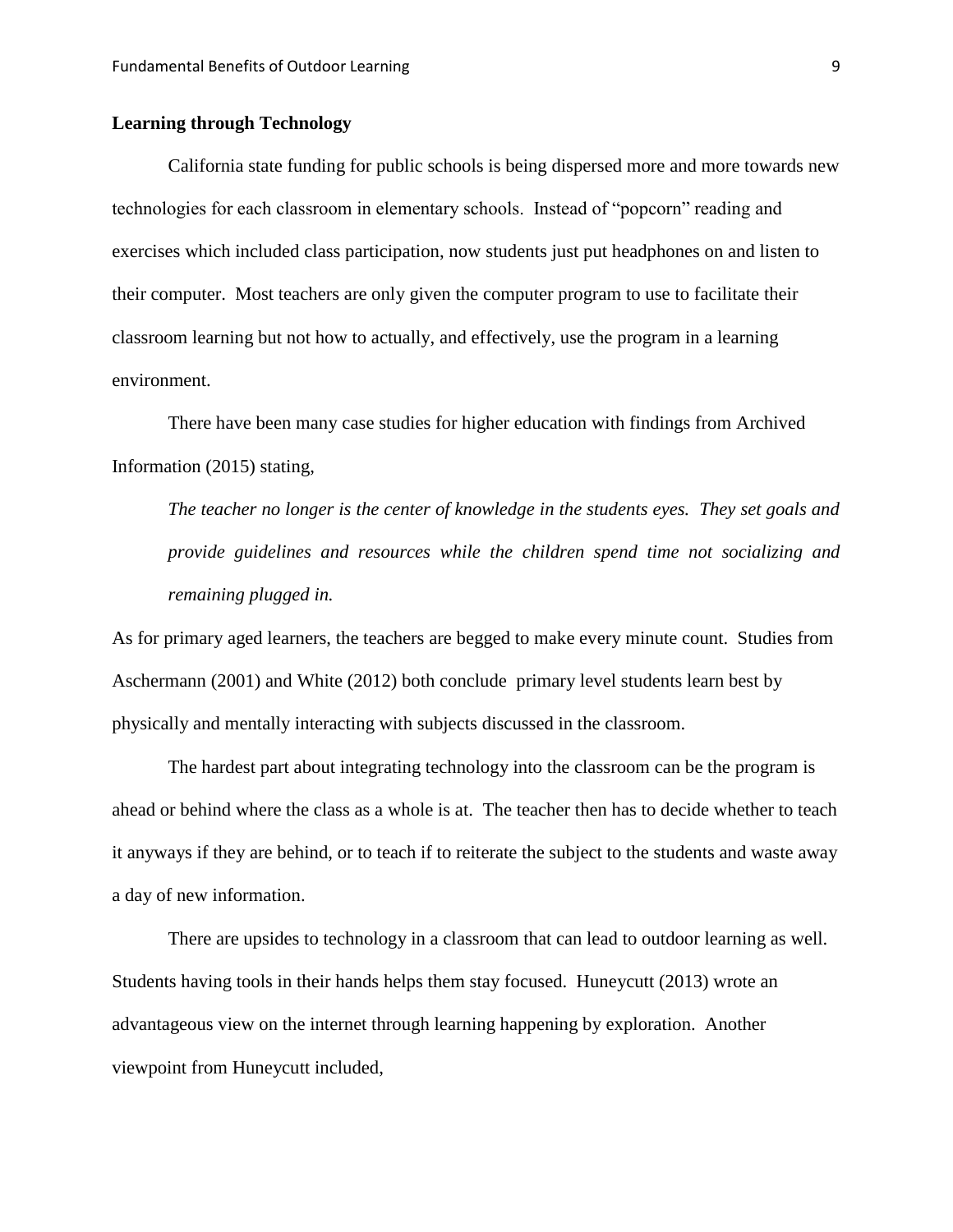*Children are excited to continue learning. Games can be played based on math and science. Taking technology outside is a positive resource for students.*

Tablets can be another positive outlet for cognitive instruction. They are light and easy to travel with. They can be used to help students look up the current weather or learn wind patterns while feeling it outside. In California, an activity known as geocaching has become popular. These devices help students learn to navigate and become familiar with handheld navigation systems. For teachers, it is all about how the technology is utilized outside the classroom to benefit the learning of the students.

#### **Solutions**

The individual school budget is always a concern when wanting to do something outside the classroom or away from school while still teaching to the students and curriculum. Even when utilizing grassy areas on school grounds for science projects or other activities, resources are still needed for each student. However, there have been ways to secure such resources for activities. Donations from individual classrooms can be sued to get supplies for outside activities. Raising money in classroom fundraisers, separate of the school wide fundraisers have been known to bring in enough for multiple activities throughout the school year. Reaching out into the community to obtain classroom based grants for outdoor activities is also an option in this particular area of Monterey, CA.

The common theme with staying away from the school budget to implement field trips or outside activities is getting sponsors. In 2007 the well-known super store Target launched their program Field Trip Grants ( Target 2015). They sponsor classrooms and schools to get kids outside the classroom to learn nationwide. Aside from target there are just over one hundred super stores who participate in their own grant giveaway fro K-12 students in the United States.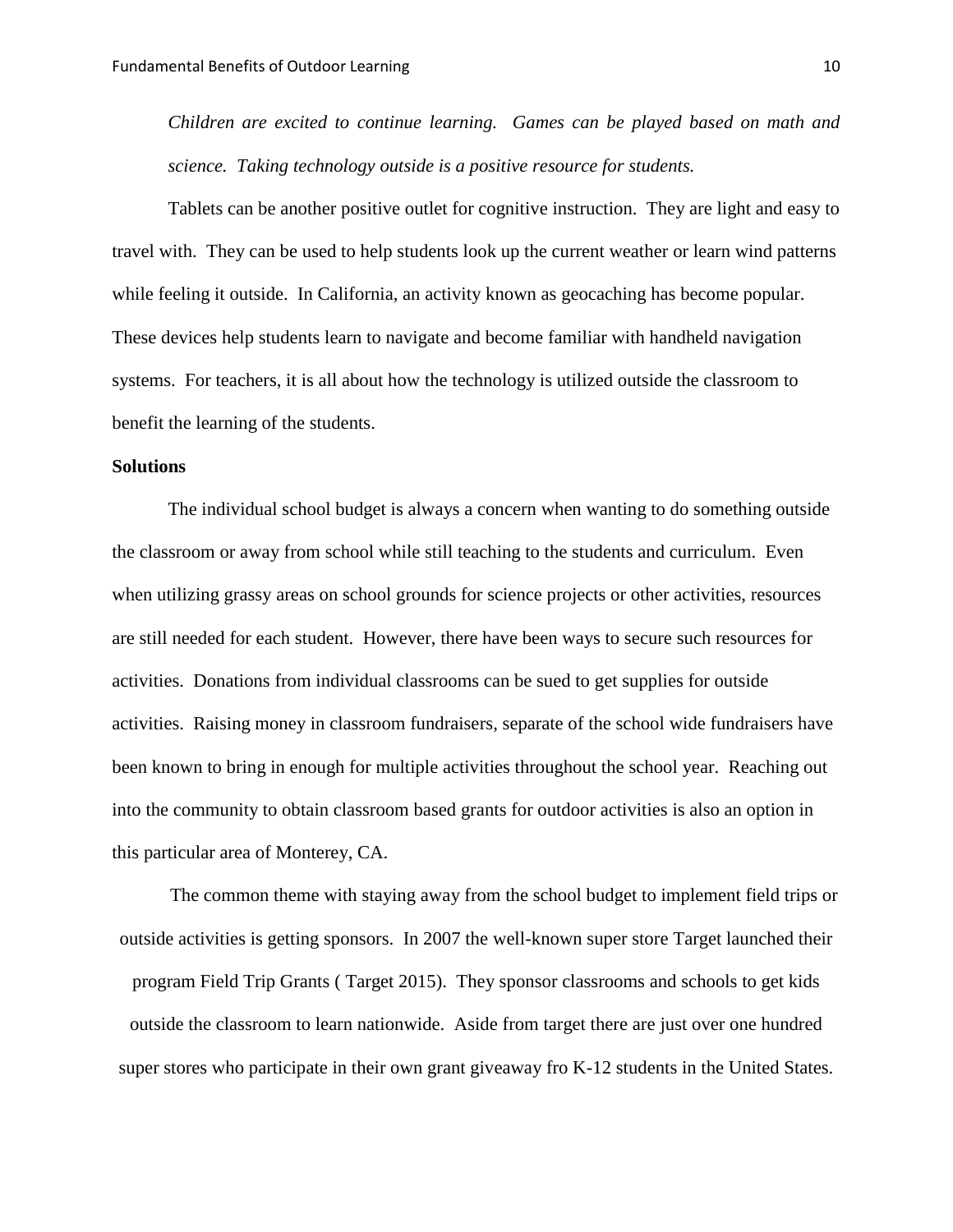It is not enough to just send kids to a playground for lunch every day. It is the experiences in unfamiliar territory that is remembered the longest with the memories and learning staying many

## more years.

### **Method**

#### **Research Question**

How does outdoor education such through field trips and outside experiments improve cognitive understanding in primary age children? What are ways field trips impact learning for primary aged children?

## **Benefits from Outdoor Learning**

Administrations at the school and district level have not wanted to cut field trips from curriculum. It was a tough choice due to consistent budget cuts year after year. They have tried try and incorporate different things into the classroom learning environment to make up for that such as through technology. Parents are having to work longer hours to make more money as the cost of things continue to rise and had less time to spend doing activities outside the home and in the community as a result. Teachers had a tough time keeping student's attention from making the kids done the same thing every single day.

Children have watched the world go by them with the blink of an eye. They have been unaware of all the world had to offer them. With outdoor learning, they experienced hands on learning. Many were able to connect with the world around them and see it every day after a lesson plan. A major benefit seen from faculty and parents was children viewing the outside world around them as more than a playground. They see ants as insects and rain as the water cycle. Every day occurrences are now identifiable.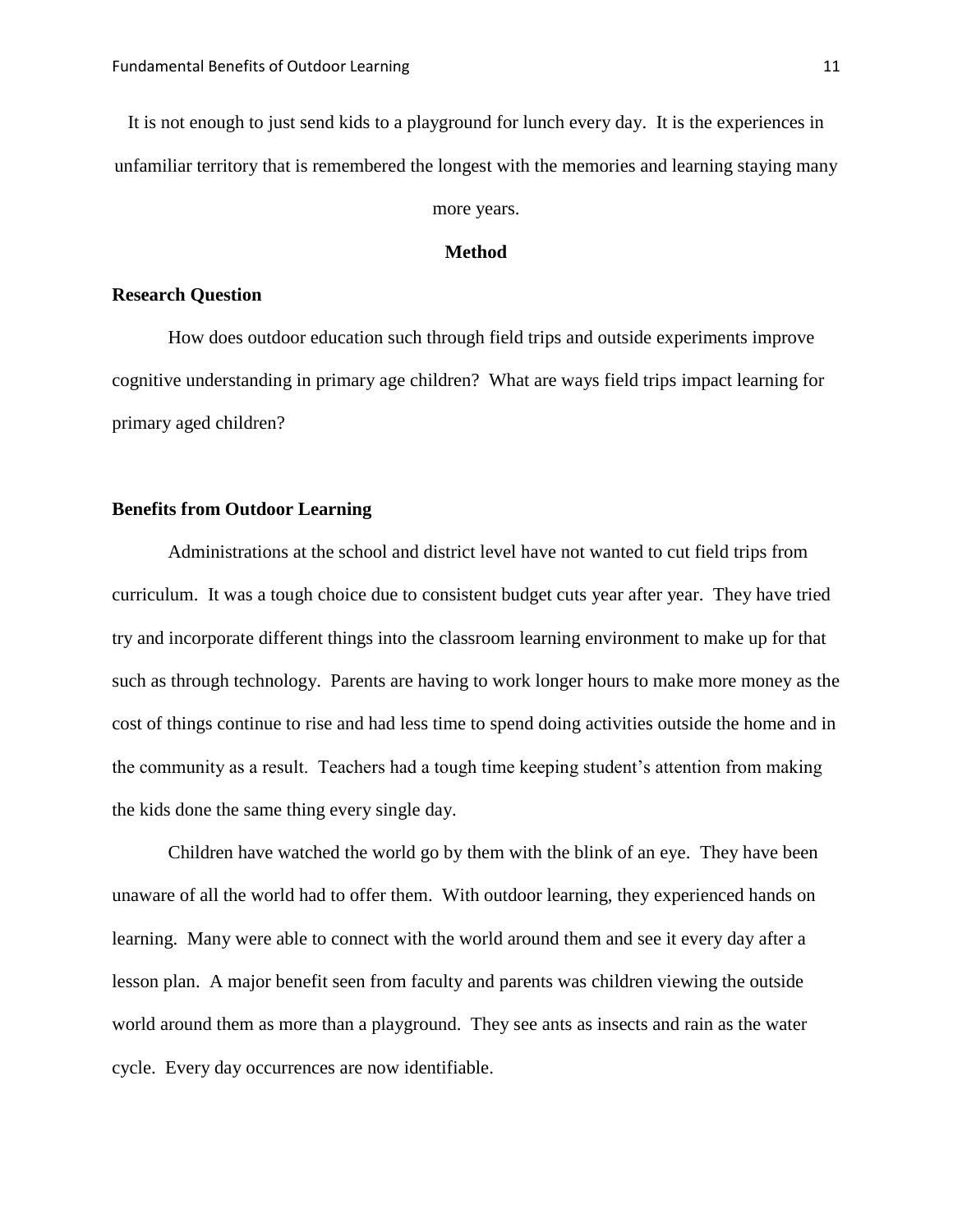Thinking outside the box, as in away from the budget, brought a new sense of learning to the classroom; a want to learn. Action projects rely on options because each year the group of students will be different. Different goals are obtained with different outcomes depending on where the students are at when they entered the classroom. Keeping at least three options will help ensure every year the class will have had a trip.

#### **Researcher**

I had my first service learning class here at California State University Monterey Bay in Fall 2012. I had never heard of this program until I transferred here from Orange Coast College. Up to this point I have had four service learning classes at four different elementary schools within Monterey Peninsula Unified School District. In the Fall of 2014 I was enrolled in a service learning class to read to students. As I talked to the kids and got to know the class I was informed they did not go on a field trip yet and were told they were not going on one until the next grade year. This broke my heart. I can vividly remember most of the field trips I went on growing up because those are the educational lessons that have stuck with me through the years. It was easy to see most of the kids were upset by this as well. Budget cuts were directly affecting the students.

The school provided a fourth grade trip to the aquarium and the sixth grade students went on a trip to Great America Theme Park. However, to the students, outside was just for tag and handball, not for learning. My goal was to open their minds and see the world just a little bit more.

#### **Context**

The school is located in the city of Seaside, California. It was considered a low-income school based on the average annual income of the students guardians. Most of the students at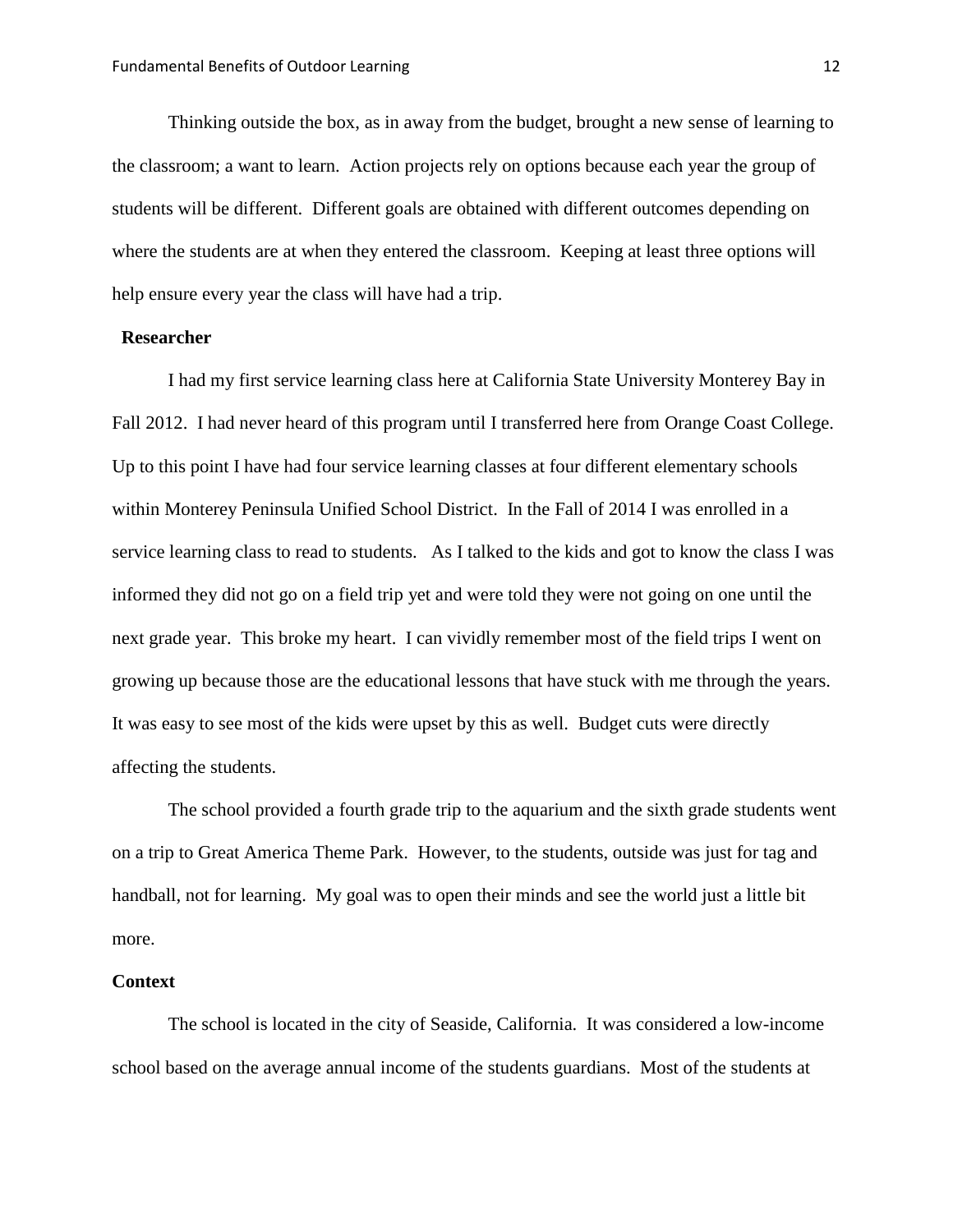this school were English Language Learners  $K-6^{th}$  grade. The school was located within a neighborhood off the major road and had a large fence around the entire property. Data was collected by observing how much of the school ground students and classes used during recess and lunch. It was seen only a small section of the blacktop was utilized and only a corner of the grass field was utilized over a period of four weeks.

The field trip we took later in the semester as part of the action project was outside school property just one block away at an open park. Here there was no large fence only a sidewalk creating a border. There was green grass, picnic tables, and lots of shade.

#### **Participants**

There were 23 students who attended class during the time we were outside. We walked over to the park at 8:30am and returned by lunch period about 12:30pm. There were 14 girls and 9 boys with majority of total class Hispanic with only four English Language Learners. Among the students from the classroom 10 parents/guardians attended along with the classroom teacher and one administration from the school.

#### **Procedure**

I first began my data collection by speaking with the three teachers whom taught the grade that did not have field trips, starting with the teacher in my service learning classroom from the previous semester. After speaking with them, I contacted two administration at the school via email. I set up two different days and times to meet with them after school in their office at the school.

Post interviews with these five people I spent the next few weeks observing the school as a whole during recess and lunch time to see how much of the fenced in school grounds was utilized. It was evident as stated previously only small sections of the huge area were used daily.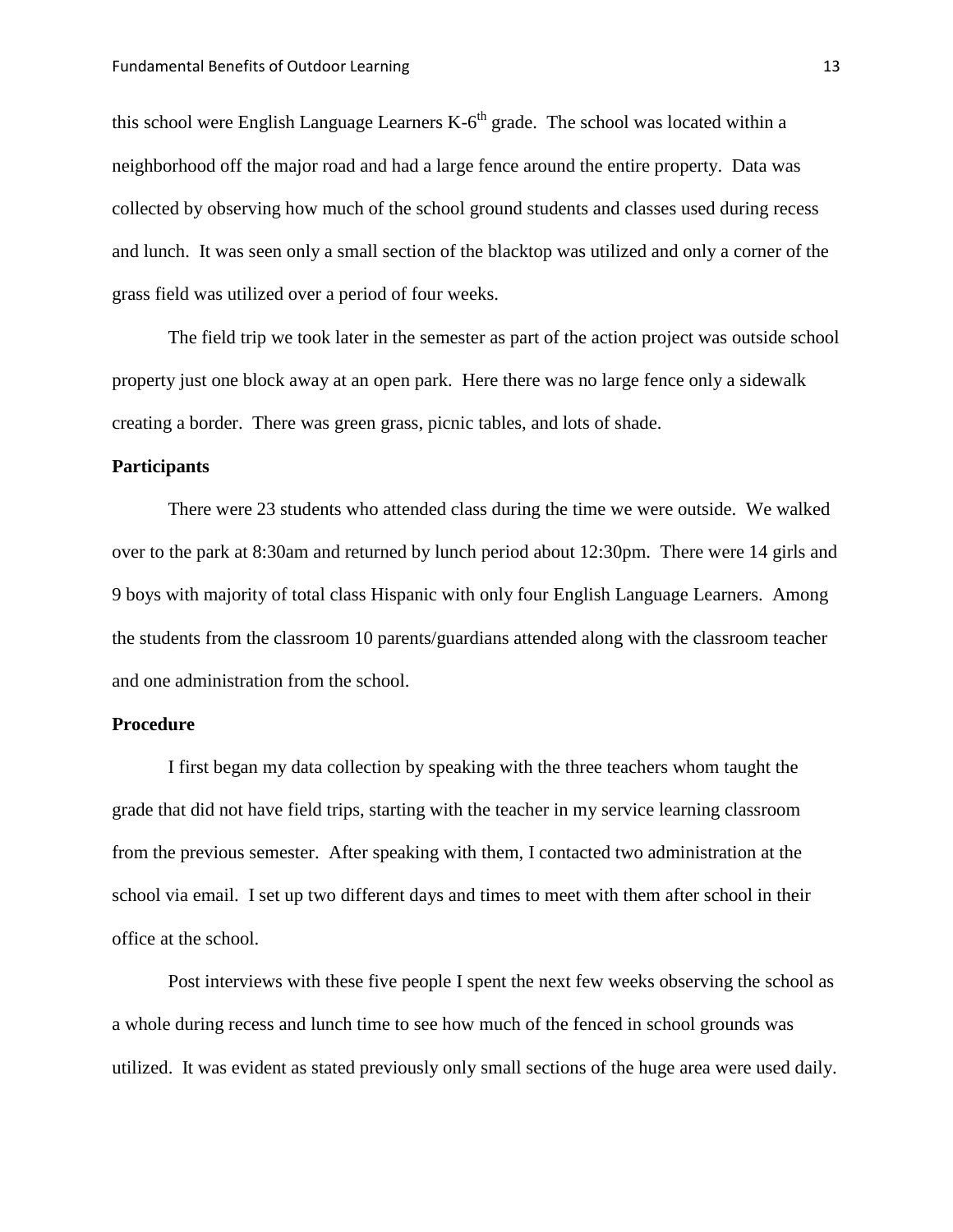During this time collecting this data through observation I had sent home permission slips with the students in the one classroom I was working with for parents to sign stating we were leaving school grounds for the length of one school day. The consent forms stated the time children will not be on school grounds, the lesson plan for the day, and how the lesson was going to take shape so parents had an understanding of what they would be doing outside. Potential risks included sunburn which could be prevented from sunscreen.

#### **Interview Questions**

Questions for the teachers included,

- 1. Why is there no field trip for your class as well as your whole grade you teach?
- 2. Has the school or district tried to provide other opportunities for outdoor learning?
- 3. Do you think students benefit from field trips or outdoor education? How? Why?
- 4. What are benefits you foresee in implementing field trips?

Answers can be found in Appendix A

Question for administration included,

- 1. Why is there no field trip for this particular grade this year?
- 2. Has any other grade been affected in the past? Or is this the first time a whole grade has not been able to participate in a school outing?
- 3. Have you or the school tried providing other ideas or opportunities for the classes affected?
- 4. Do you think students benefit from field trips or outdoor education? How? Why?
- 5. What are benefits you see by implementing field trips?

Answers can be found in Appendix B.

Questions for parents in considering possible included,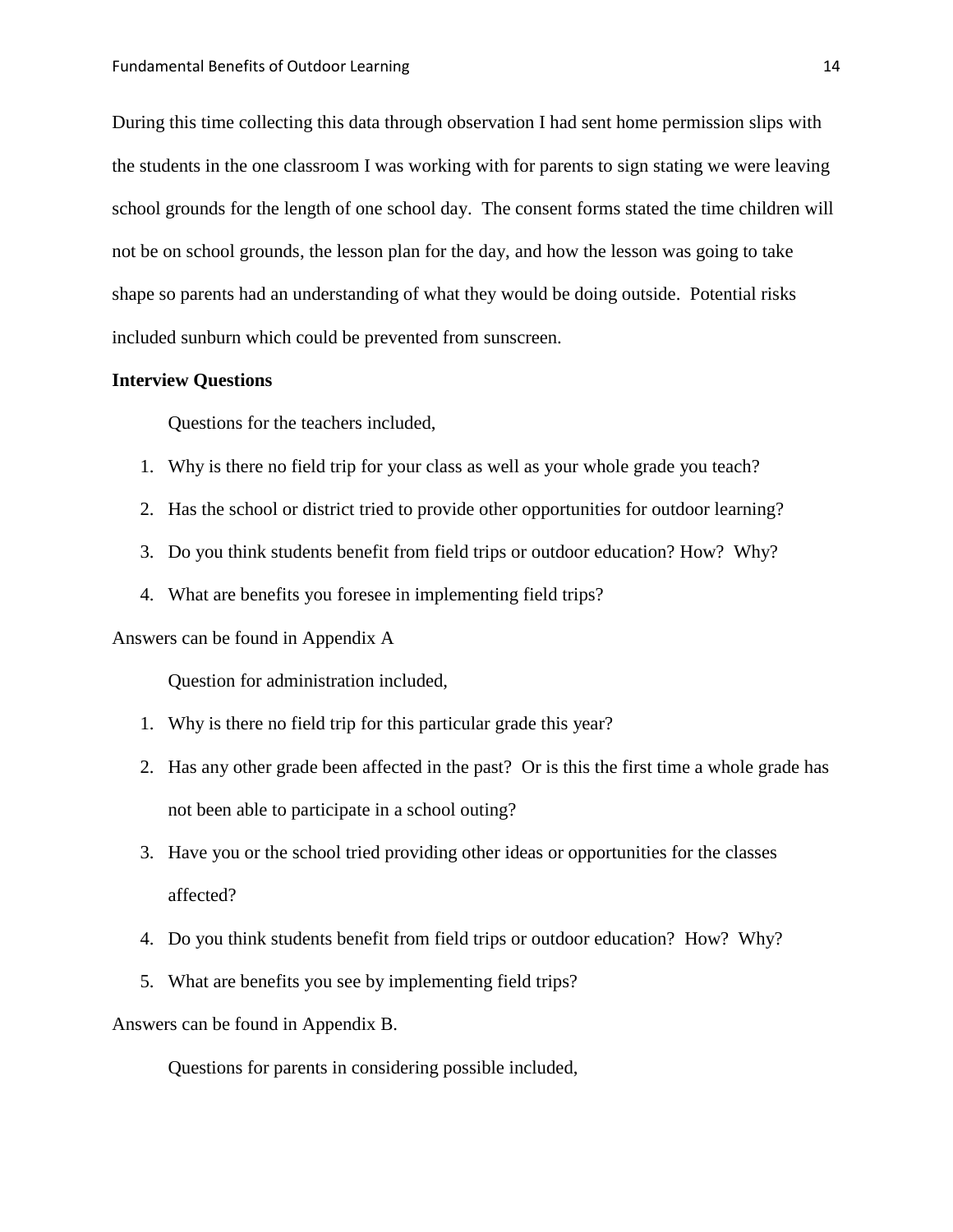- 1. Would you allow your child to walk to the park behind school grounds for a science and math based field trip from 8:30 am -2:30pm?
- 2. Is your child allergic to grass?
- 3. Does your child use a specific sunscreen?
- 4. Does your child have any food allergies?

## **Data Analysis**

I compared the data from viewing the school to other schools and their use of school play space. I also implemented two surveys for the students during the field trip. The survey consisted of five questions with the averages listed below in the chart. As seen, the average of the survey answers were much higher after the lesson plan. They were short answer questions and were the same on the before and after survey.

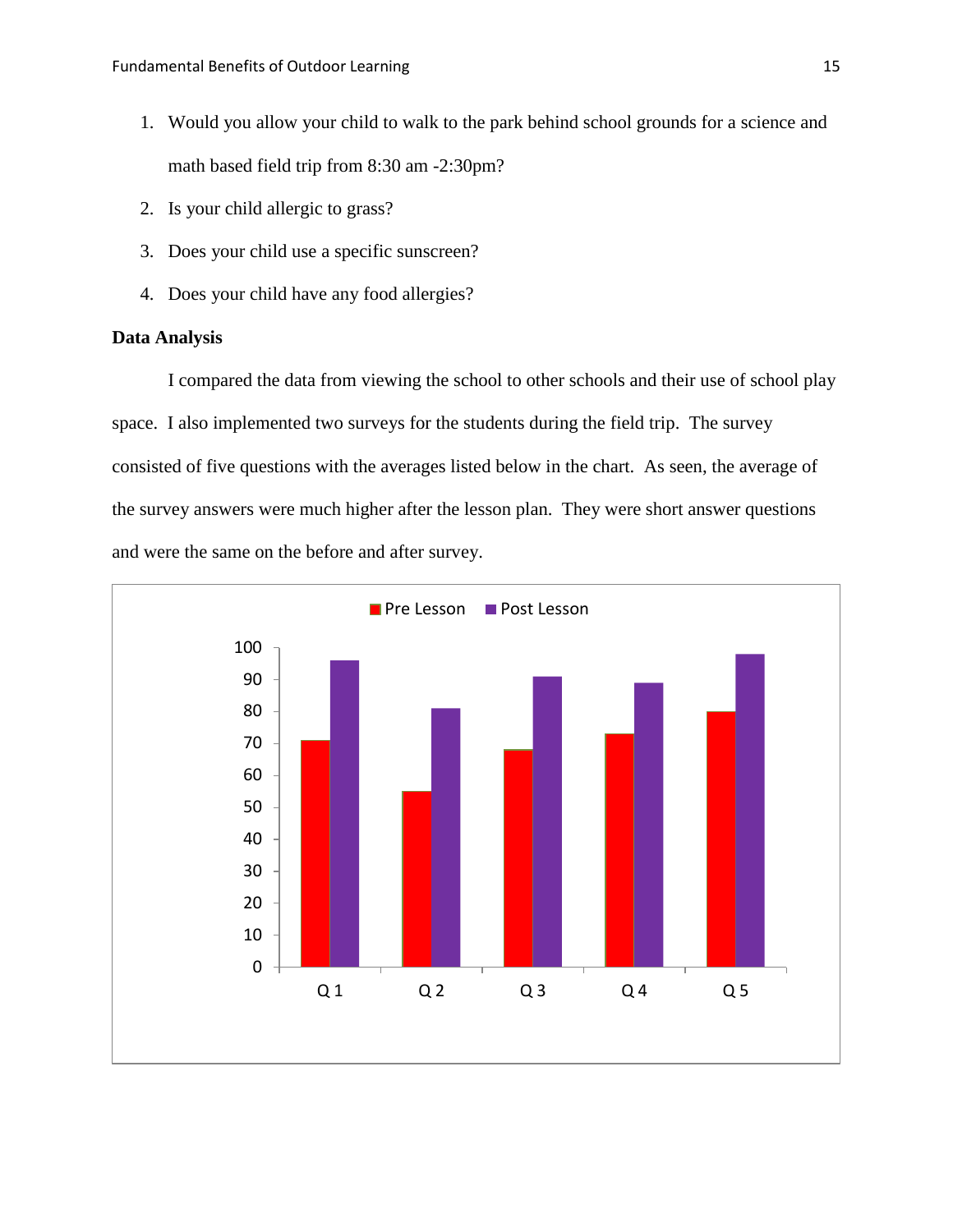### **Results**

From the graph depicted above it is clear there was a shift in learning and understanding. The results stemmed from the survey given just before the outdoor activities for the day and at the end of the day as a wrap up. The questions were based on the information they already learned. The lesson plans implemented outside was the same ones from the teacher with some shifting to be incorporated outdoors.

## **Themes**

The English Language Learners in the class whom participated had the lowest grades in the pre-survey but the higher grades in the post-survey. After speaking with the teacher we concluded this most likely is from the hands on activities which help them understand the material and not getting lost before going on to the next concept. If this is done in a similar setting and classroom, this will most likely be a consistent theme.

The best part about the field trip was when the parents came to pick up their kids. They would not stop talking about what they did all day. So in turn, they were repeating over and over again the lessons they did all day. It was great to see the learning still happening even after the trip had concluded.

Children that participated in field trip had a cognitive understanding of what makes up the natural elements around them including natural resources used in everyday life. They view the world in front of them as more than a playground and can refer to a few such as cloud types and insects around them.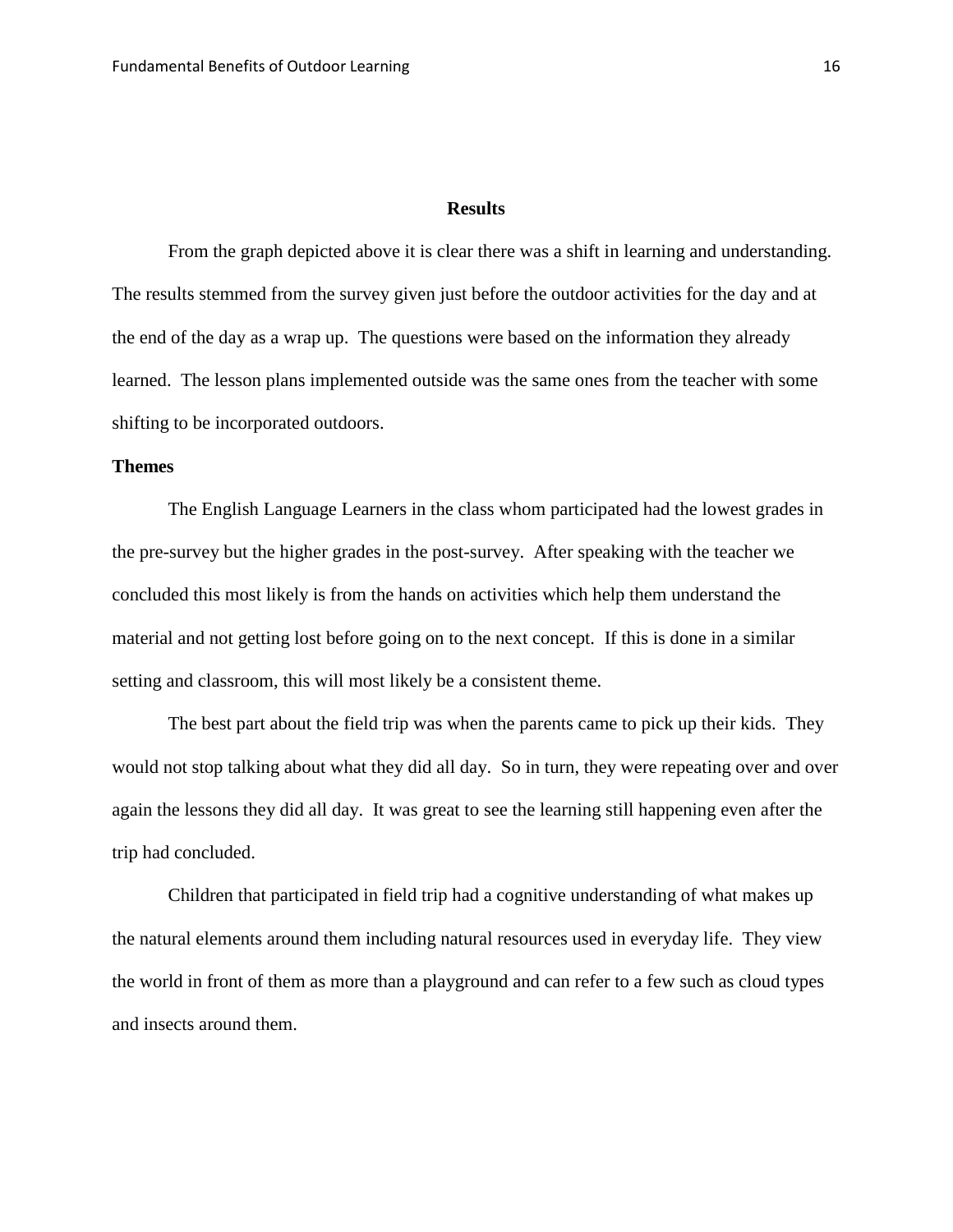#### **Action Project**

#### **Issue**

School field trips and outings are an important part of curriculum and learning for primary grade students. Budget cuts have now made it impossible for an entire grade to leave school grounds. Administration at the school and district level have not provided any ideas of opportunities for these students to have an educational experience outdoors which has been proven through research stated above is beneficial for students.

Outdoor education has been pushed aside and replaced by technology which does not offer the same developmental functions necessary as outdoor learning. Learning outside the traditional classroom environment through outdoor activities and field trips enhances brain development and function. Without a change in environment, children can get lost in the everyday motion and stop wanting to learn at a young age.

## **Action Options**

The first option if a class based field trip outside school through classroom funding. This trip would take all year and happen sometime in April or May. Money would be raised by the classroom through donations from parents, outside grants from businesses, and other fundraisers by the students.

The second option was a field trip walking distance away from school with money raised by the classroom. This trip would save a ton of cost because no bus would be involved. Things money would be needed for is food for the whole class and whatever materials would be needed for the activity the teacher wanted to do.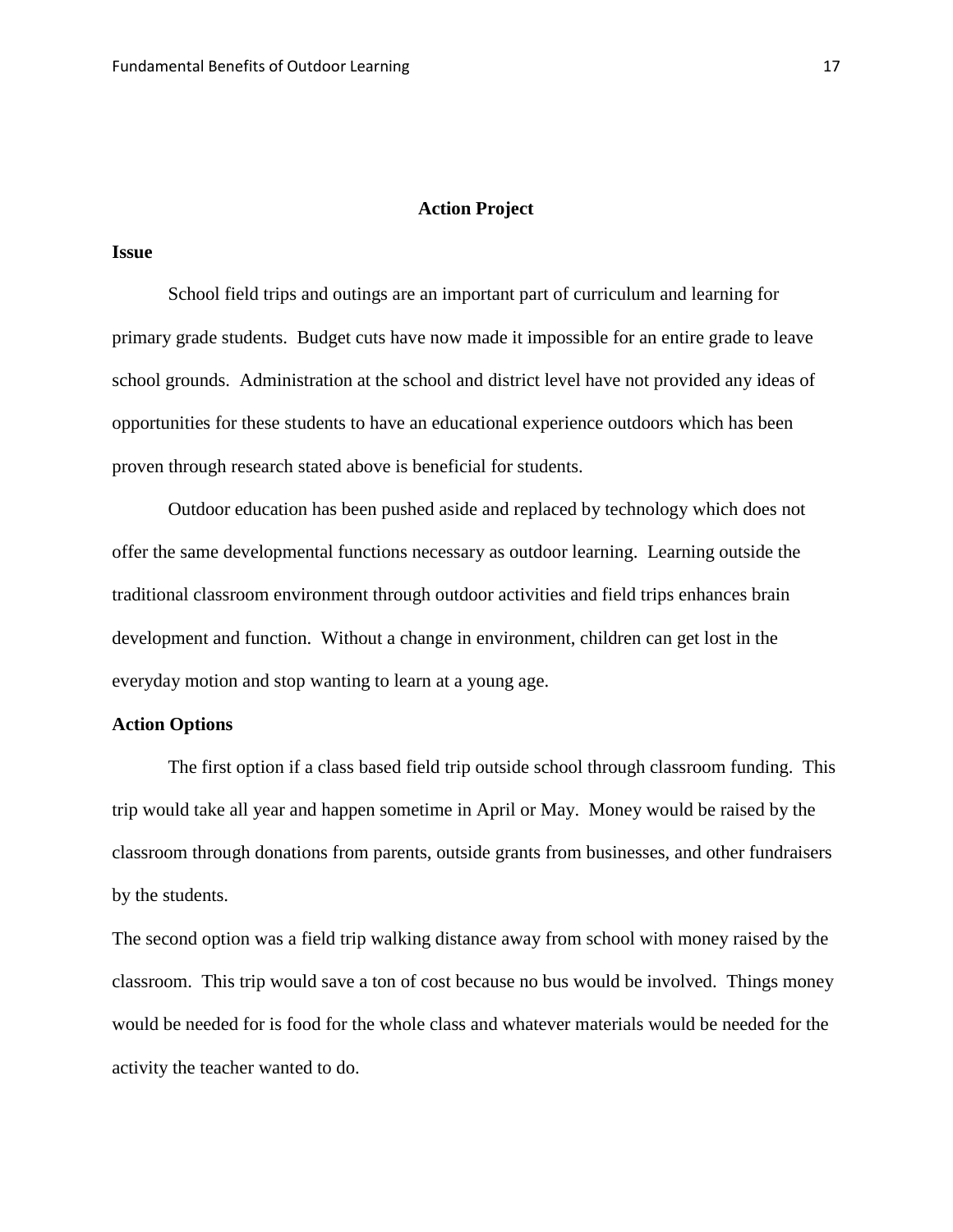The third option was to stay on school property and utilize the whole outdoor yard space already provided by the district which does not fully get used yet. Garden boxes could be built over a period of time and then decorated. Blacktop areas used for hopscotch to incorporate math could be used. The ideas are endless and money would be saved again from not having to provide everyone with lunch. Lunch would be like any other school day.

#### *Evaluation of action options*

The main problem is money. Field trips are less and less frequent due to budget cuts so it is essential to find the least costly outing for learning. The first option of classroom based fundraising for an away field trip could potentially be very expensive for the parents. Since no money is coming from the school or district it is essential the class raise as much as they can. Costs could include if the students went to a science museum bus fare, tickets to get into museum, and food if they did not pack own lunch. It would fall onto the parents to pick up the remaining fare if not all was raised.

Building or creating areas in the school grounds could potentially be the least expensive. Supplies like wood and paint could easily be raised by the classroom by recycling or any of the options listed above, classroom fundraising. Where extra cost might come in would be upkeep. This option keeps the kids in school grounds and in a familiar surrounding while still being able to learn classroom based lessons outdoors.

The last option of going to a nearby park within the school neighborhood is on the lowest end budget wise. The only items to buy, or raise money for, would be the supplies needed for the lesson plans at the park, or field. Children can bring food potluck style for lunch or can raise money for that as well for a class wide party at the park. Below is a table depicting the possible money spent against the outdoor learning benefits.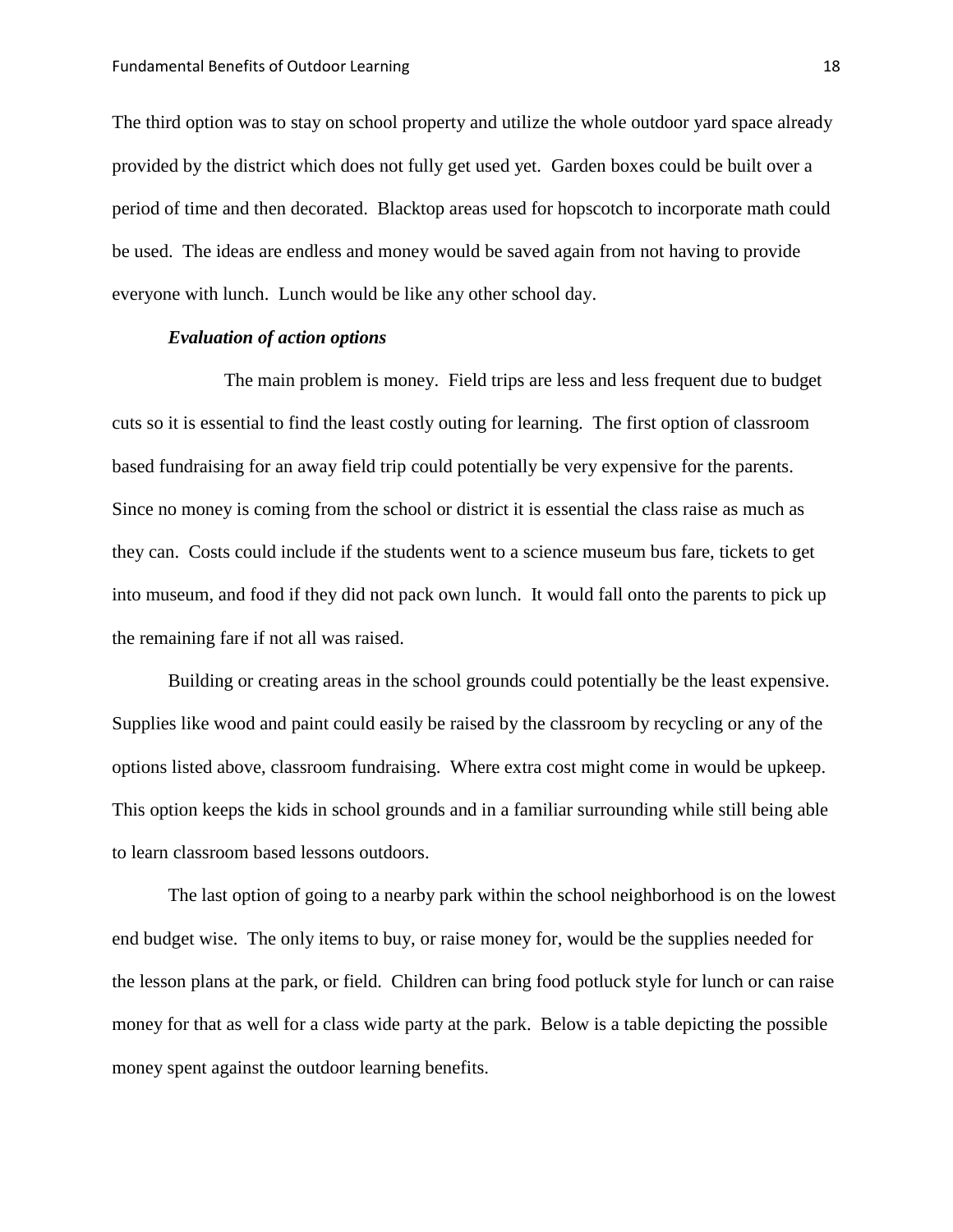

#### *Evaluation of evidence*

It is a key component to see what others have tried implementing to further outdoor learning. It can be seen through writings from Eick (2014), Neihues (2014), and Struder (2001?) how children learn about the world by learning inside of the world; to be outside and learn along with it. Eick (2014) in his writing "Vision + Community" emphasis on

> *Getting children to learn outdoors as it is a place to learn and experience nature which has become a national priority for potential benefit. The key to success is starting with a well-informed plan for developing and using the outdoor areas over a period of time.*

Many researchers have placed ideas based on monetary expenses. With different options it can be well worth the work to raise money for a field trip away from school. At the same time, there is much else teachers and parents have to worry about besides fundraising for months.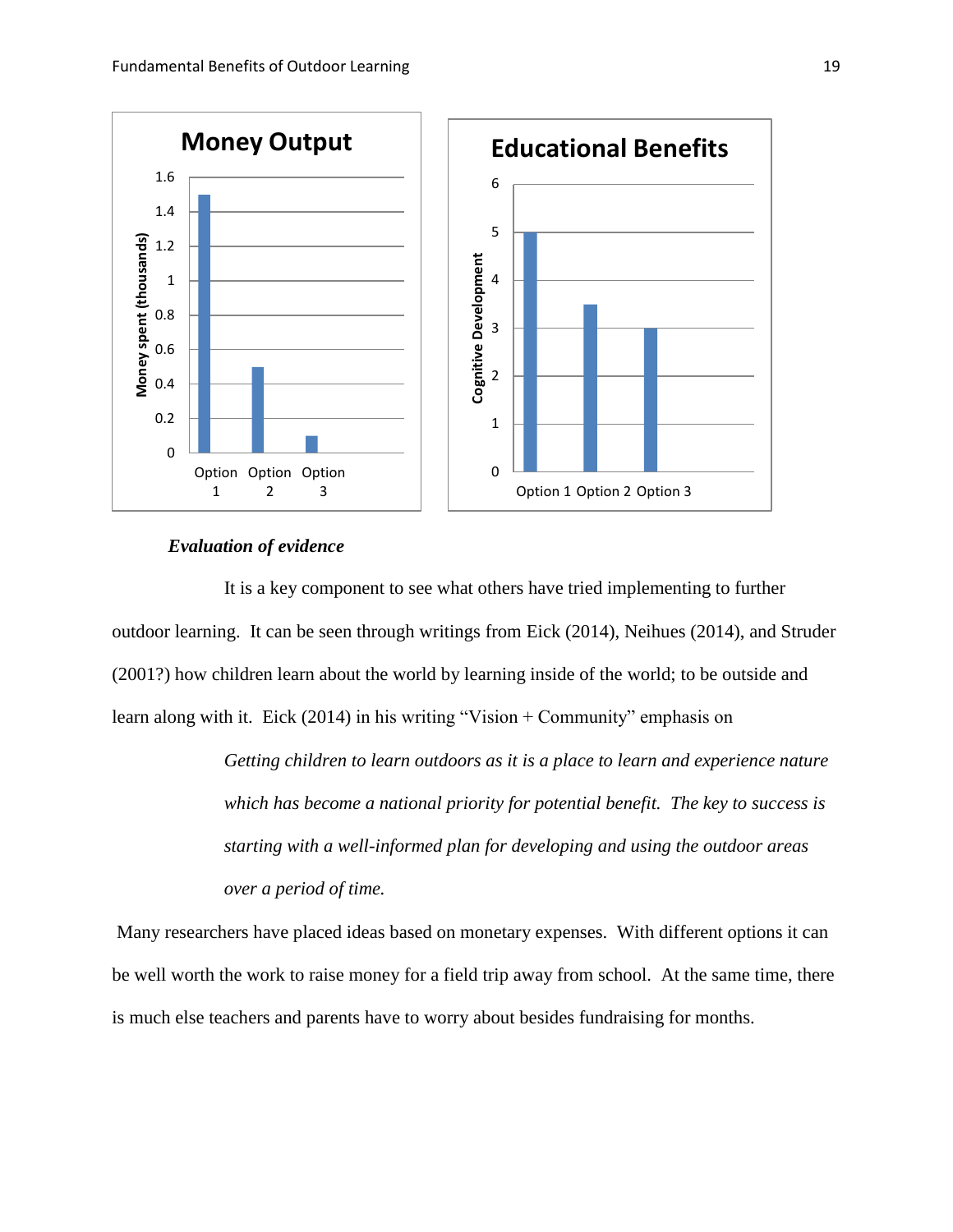#### **Decision Making**

## **Recommendation**

The second option of having a field trip outside of school grounds as well as less, more obtainable funding in the short period I have been here would be the best option in this scenario.

## **Positions**

#### *Concession*

Option one and option three both provide outdoor learning experiences the students would not get on a daily basis. Option one creates that true field trip experience as seen through the kids eyes because of the fun of taking a bus with their friends and being away from school. The third option keeps parents minds at bay because they are not leaving school grounds.

#### *Limitation*

Weather can be a limitation for all the options unless option one is a field trip to a museum or indoor place. Another limitation to field trips is kids possibly seeing the trip as recess the whole day rather than classroom time just in a different environment. If expressed as a lesson plan and organized correctly, there will be no confusion among the students.

#### **Conclusion**

#### **Project Objective**

Learning outside the traditional classroom setting is an essential part of primary aged school children. This form of education provides a different outlet for students to grasp concepts cognitively as well for teachers to behave a break from the day to day classroom setting. As mentioned previously, through studies on classroom versus the outdoors, it shows students get lost in the same daily motion and think education is boring from that point on.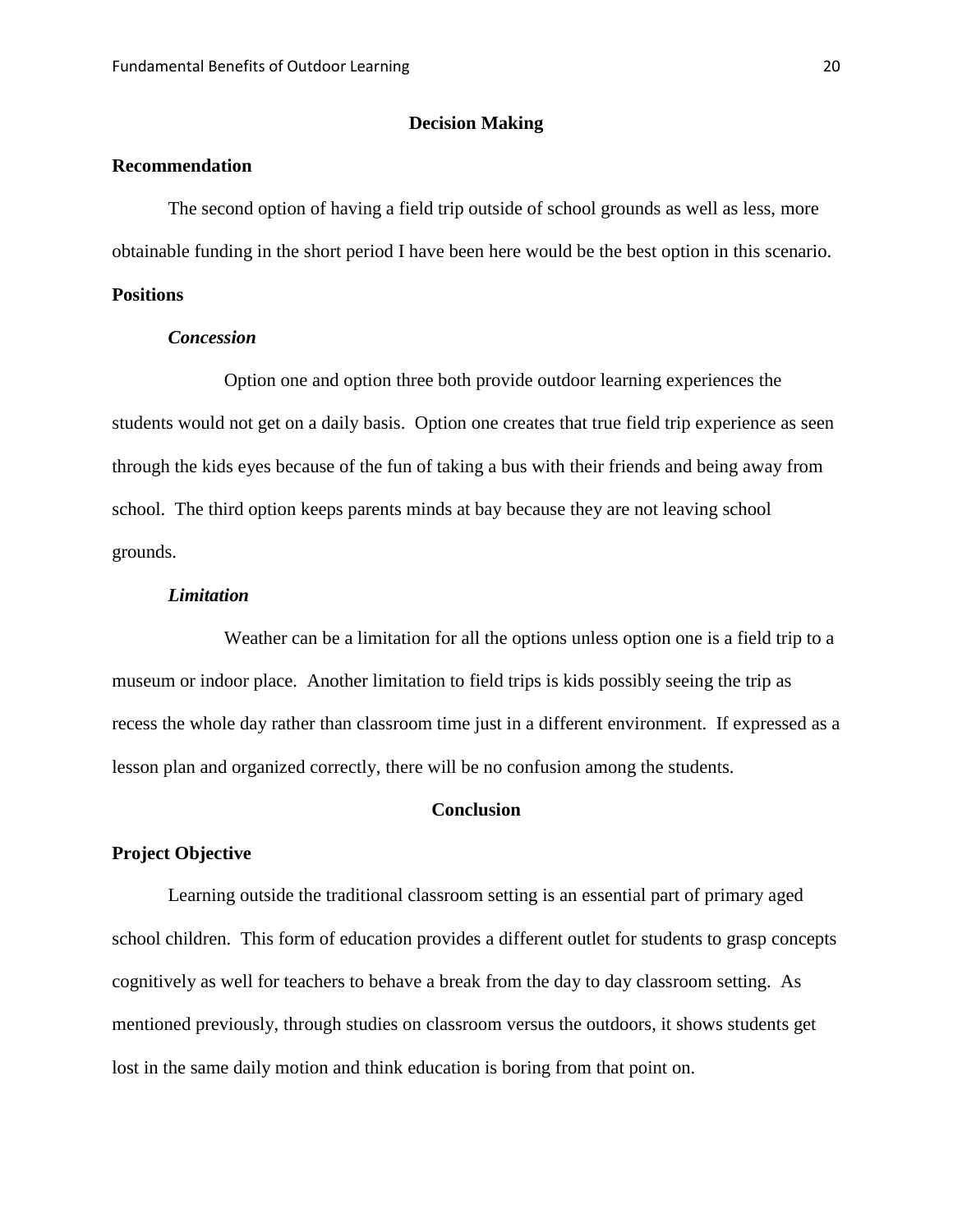The objective of this lesson plan taking place outside is for kids to reconnect with learning. There is much more pressure within the schools and teachers to use technology the most to create lesson plans and teach with technology. A main reason for this is technology can be accessed in most cases at home to continue homework and learning therefore if a parent does not speak English or is not home to help with written homework, the student will be less behind, if at all. However, most kids in primary aged grades benefit most from hands on lessons especially outside.

#### **The Project**

The lesson plan designed is for a third grade classroom at a third grade science level and math level. The lesson is based on science and simple experiments to be done outside which include math based problems, if not on a field trip. There was one activity to be accomplished between the start of school and lunch time, and one lesson to be done after lunch before the end of school.after lunch to end of school day.

The day began with a pre-survey with five short answer questions before leaving school. After every student turned one in we left buddy line style towards the park one block away. We immediately began the lesson "Do Plants Breathe". After the activities we had lunch until 12:45 pm the continued the next lesson entitled "Water Cycle". After this was completed we packed up and headed back towards school. Once at school the remaining 15 minutes was used for students to fill out eh post-survey with the same five short answer questions.

The outcomes of these activities correspond with the state outcomes for science and math at the third grade level. Through the hands on work, the students were able to connect the plant life cycle and physically see plants breathing to better understand how plants provide us with the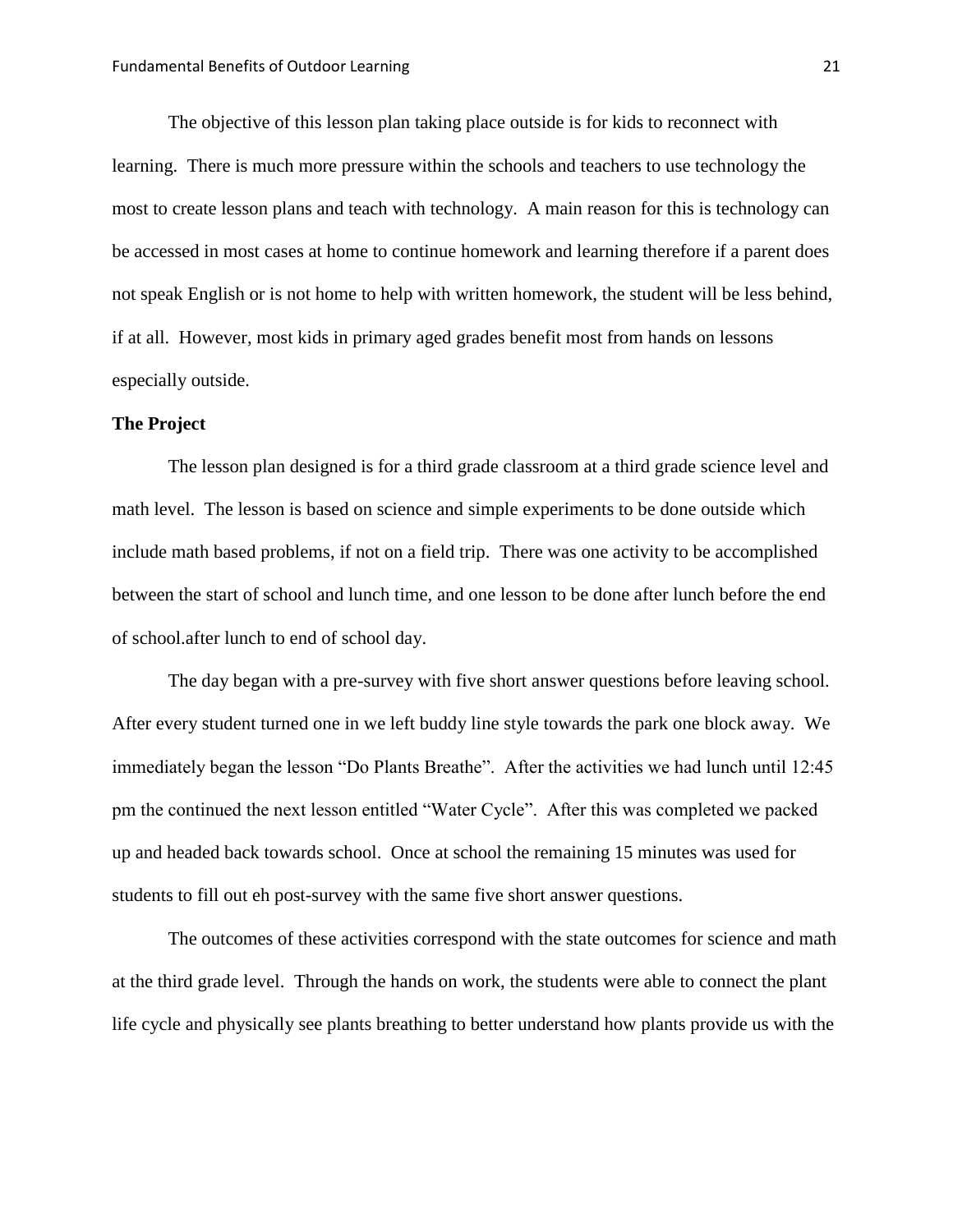oxygen we need to breath. They could tell people about the water cycle and how clouds form and different types of weather patterns.

#### **Then, Now, and Later**

The lesson plan created for this activity is based on the second and third options of choice activities in the previous section. It is designed for a classroom and school where budget cuts are impeding on field trips and having cognitive learning time outside the classroom. The lesson is low budget where money can be easily raised by individual classrooms without district or school money.

Although this specific lesson plan may not be utilized in the future, the goal is to give teachers a visual pathway for implementing some lessons outdoors and creating a field trip out of it. Students remember the lessons best when doing something active and that can be talked about to family and friends days later. It helps cognitive understanding and long term memory because they are constantly repeating the information then. This is just a simple science and math lesson, but art and other areas of study focused on the state standards can be taught in fun hands on, outdoor lessons.

#### **Time for Change**

The education system is never constant. There is always information being added to course curriculum and standards and information being taken out each year. Back when I was in elementary school everything we did and were taught was a project. Today instead of big projects it is technology and learning how to use and implement it into activities and lessons. In the new common core system, cognitive understanding of material is the base for learning. Now the next step is different way to make the information stick. At the younger levels being hands on and active reaches majority of the students. As children get older, reading and writing will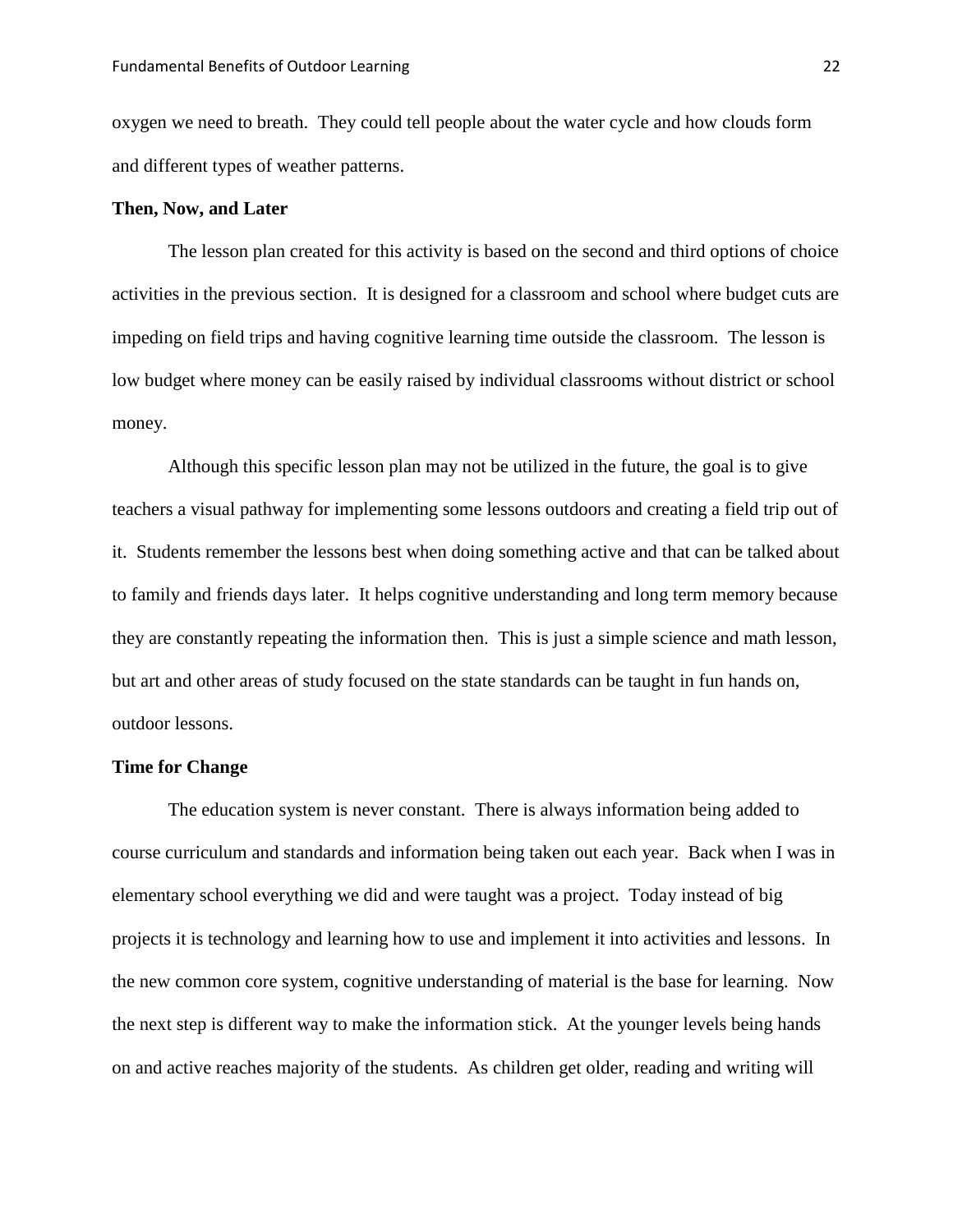take shape and be the primary for cognitive understanding. It is important to know change will always be happening. As future educators, even more pertinent to understand the omnipresence of change to keep moving with it.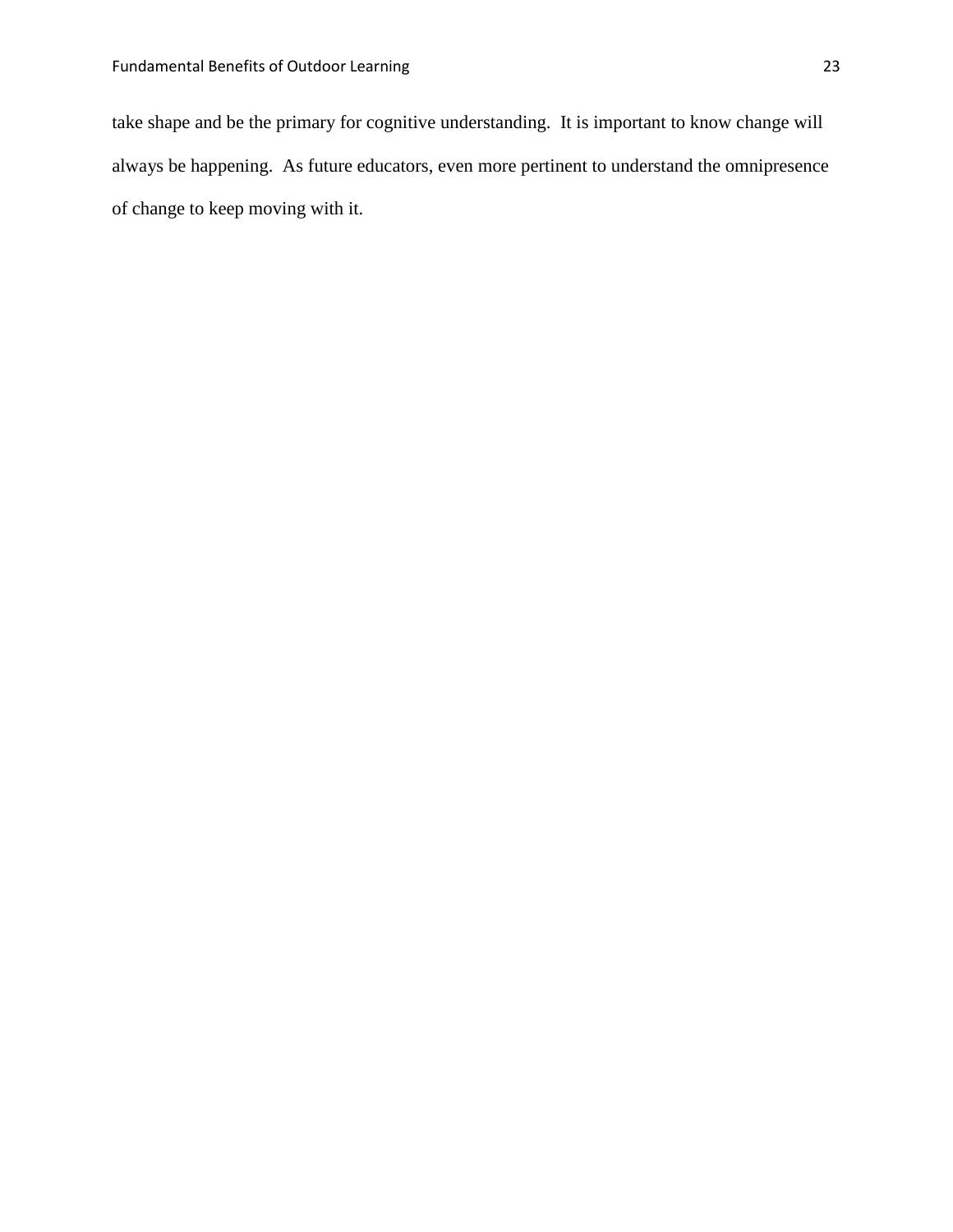#### References

Eick, C., Tartarchuk, S., & Anderson, A. (2014). *Vision Community = Outdoor Learning Situations* (Vol. 50, pp. 61-67).

Fox, J. (n.d.). Back-to-Basics: Play in Early Childhood. Retrieved March 15, 2015, from [http://www.earlychildhoodnews.com/earlychildhood/article\\_view.aspx?ArticleID=240](http://www.earlychildhoodnews.com/earlychildhood/article_view.aspx?ArticleID=240)

Huneycutt, T. (2013). Technology in the Classroom. *National Math Science Initiative*. Retrieved March 12, 2015, from http://www.nms.org/Blog/TabId/58/PostId/188/technology-in-the-classroomthe-benefits-of-b

Loysen, J. (2010). Reading Aloud. *Constructing Literacy in an Early Childhood Classroom, Journal Title?* 304-304.

McLeod, S. (2007). Lev Vygotsky. *Simply Psychology,* 8-8. Retrieved March 9, 2015, from <http://www.simplypsychology.org/vygotsky.html>

Neihues, A., Bundy, A., Broom, A., Tranter, P., Ragen, J., & Engelen, L. (2014). *Everyday Uncertainties: Reframing Perceptions of Risk in Outdoor Free Play*.

Social Development Theory (Vygotsky) | Learning Theories. (n.d.). Retrieved March 14, 2015, from <http://www.learning-theories.com/vygotskys-social-learning-theory.html>

Stine, S. (1997). *Landscapes for Learning: Creating Outdoor Environments for Children and Youth*.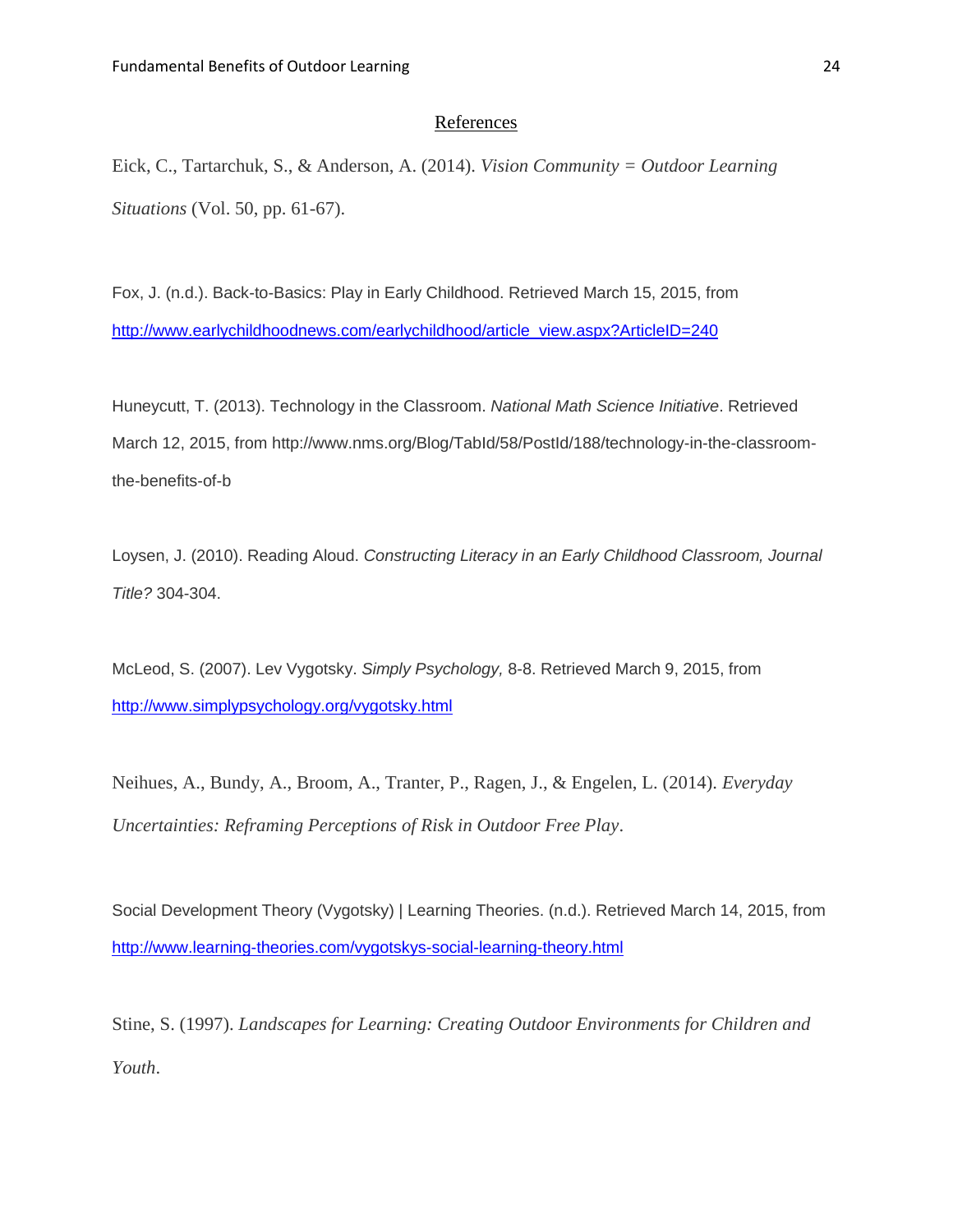Studer, M. (n.d.). Developing an Outdoor Classroom: Blending Classroom Curriculum and Outdoor Play Space.

Teaching with Technology. (2014). *Research on In-class Use of Laptops and Other Devices,* 5-5.

## Appendix A

- 1. The budget took away funding first for physical education classes and now for field trips.
- 2. No. To date, no options have been given to us. But at the same time we have not asked for options to be presented.
- 3. Of course! They see the lesson and world with entirely new eyes. Some kids have never gone anywhere but their house and school. Going somewhere new and different is a thrill for these students.
- 4. Most definitely benefits for the English Language Learners. The other kids will learn so much as well but having extensive and in depth hands on activities will help reiterate lessons and ideals in the students that don't speak English quite yet.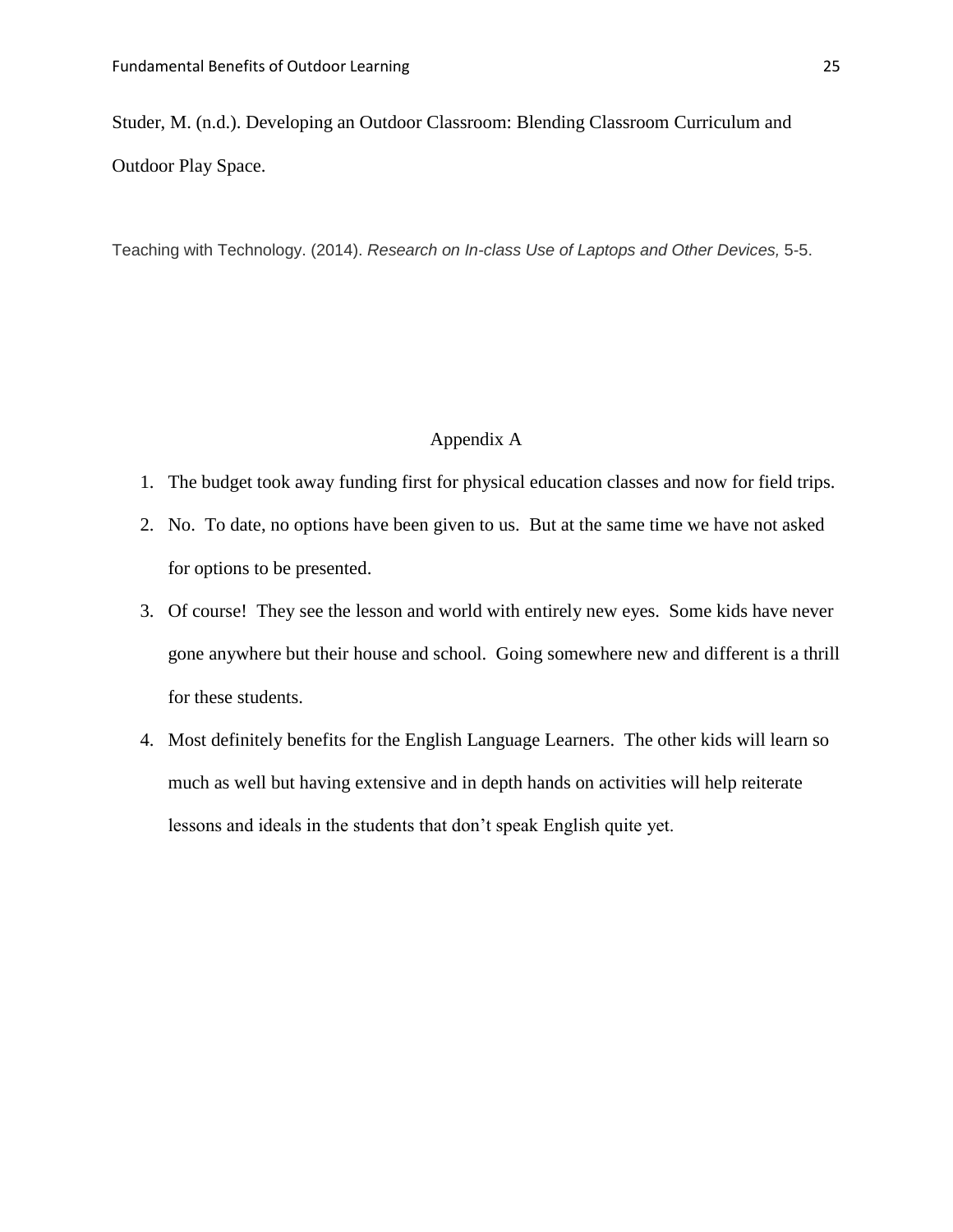## Appendix B

- 1. Budget cuts.
- 2. Not to date. This is the first time. We had enough money to send one or two of the classes but then we decided it would not be fair for two of the three classes to go and leave one class out altogether so we made the decision to take it away from the whole grade.
- 3. We have looked into options but nothing successful to bring to the teachers quite yet.
- 4. Of course. If they didn't we wouldn't spend money on all the other grades to send them.
- 5. Hands on activities are a large part of the benefits for field trips. It also gives kids a chance to get away from school and learn in new surroundings.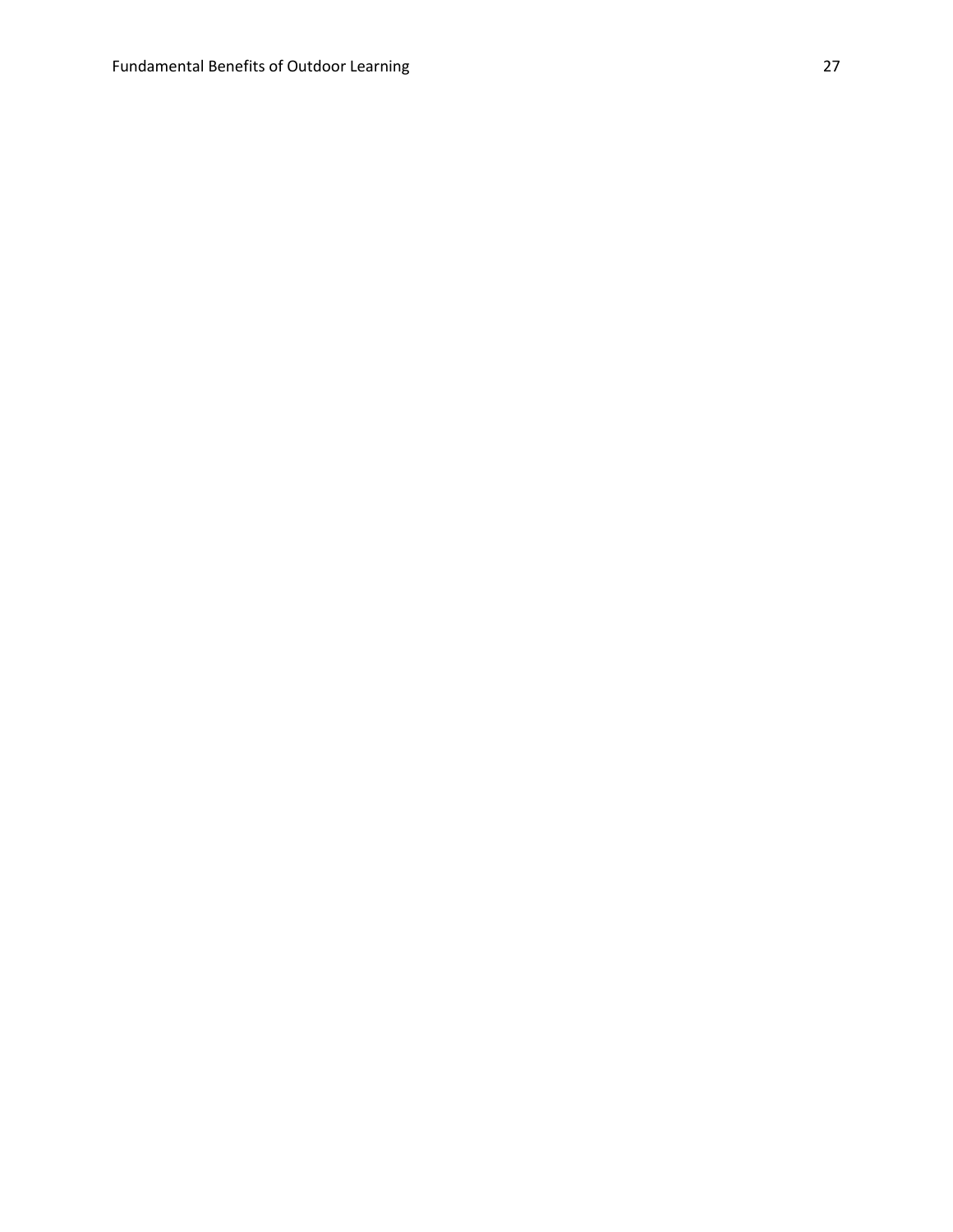Appendix C

## **CSUMB Committee for the Protection of Human Subjects**

# **PARENTAL/LEGAL GUARDIAN CONSENT TO PARTICIPATE IN RESEARCH**

**Title of Project:** Fundamental Benefits of Outdoor Education: Field Trip to park located one block from school from start of school to end of school day.

We would like you to participate in a research study conducted by YOUR NAME, a student in the Liberal Studies Department, to be used for a capstone project at California State University, Monterey Bay.

The benefits of your child's participation in this project include cognitive understanding of science lesson and math lesson.

If you decide to allow your child to participate in this research, [*he/she*] will be asked to participate in a short interview/fill out a survey. The interview will be scheduled at times picked by your child's classroom teacher and should take 20 minutes to complete.

Any information that is obtained in connection with this study and that can be identified with your child will remain confidential and will only be disclosed with your written or witnessed verbal permission or as required by law. Furthermore, the data collected will only by used by the researcher, who will change all names and identifying information in HIS/HER capstone paper and presentation. [IF RELEVANT] At the completion of this project, any audio-recorded interviews will be erased and photographs destroyed.

Allowing your child to take part in this project is entirely up to you. You can choose whether or not to allow your child to participate. If you consent to your child's participation in this study, you may withdraw that consent at any time without consequences of any kind. Your child may also refuse to answer any questions [he/she] does not want to answer and still remain in the study. The investigator may withdraw your child from this research if circumstances arise which warrant doing so.

If you want to know more about this research project or have questions or concerns, please call me at (714)xxx-xxxx or email me at (personal email) or call Dr. Deanne Pérez-Granados, of the Liberal Studies Department at (831) 582-4322.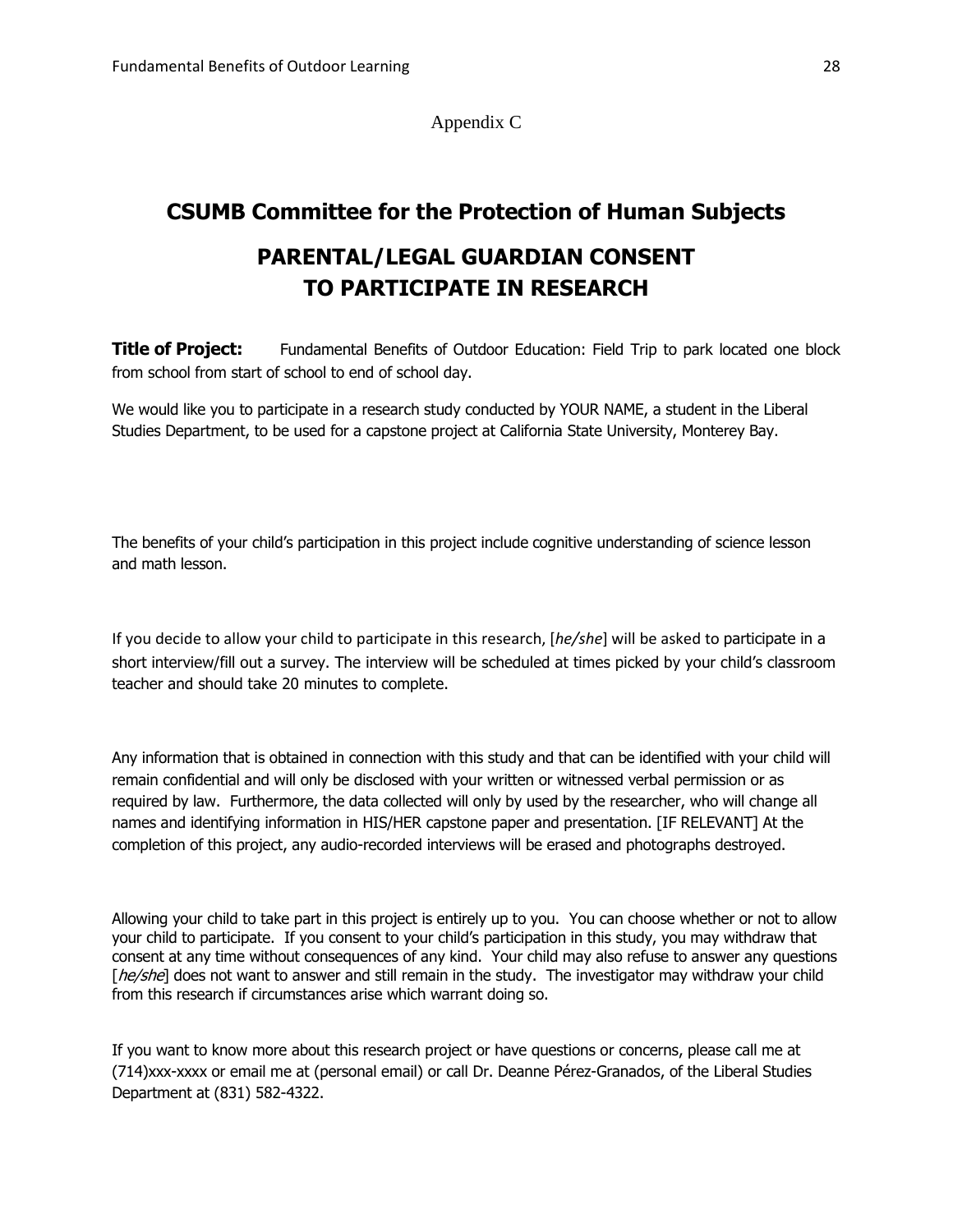The project has been reviewed and accepted by California State University, Monterey Bay. You may withdraw your consent at any time and discontinue participation without penalty. You are not waiving any legal claims, rights or remedies because of your participation in this research study.

If you have questions about CSUMB's rules for research, please call the Committee for Human Subjects Chair, Chip Lenno, CSUMB Technology Support Services, 100 Campus Center, Building. 43, Seaside CA 93955, 831.582.4799.

You will get a copy of this consent form. Thank you for considering participation.

Sincerely,

Megan Pearce

## **Parental Consent Statement**

I have read the contents of this Consent Form. My questions have been answered to my satisfaction. I freely give my permission for my child to participate in this study. I know that I can withdraw my consent at any time.

I have been given a copy of this form.

Signature Date